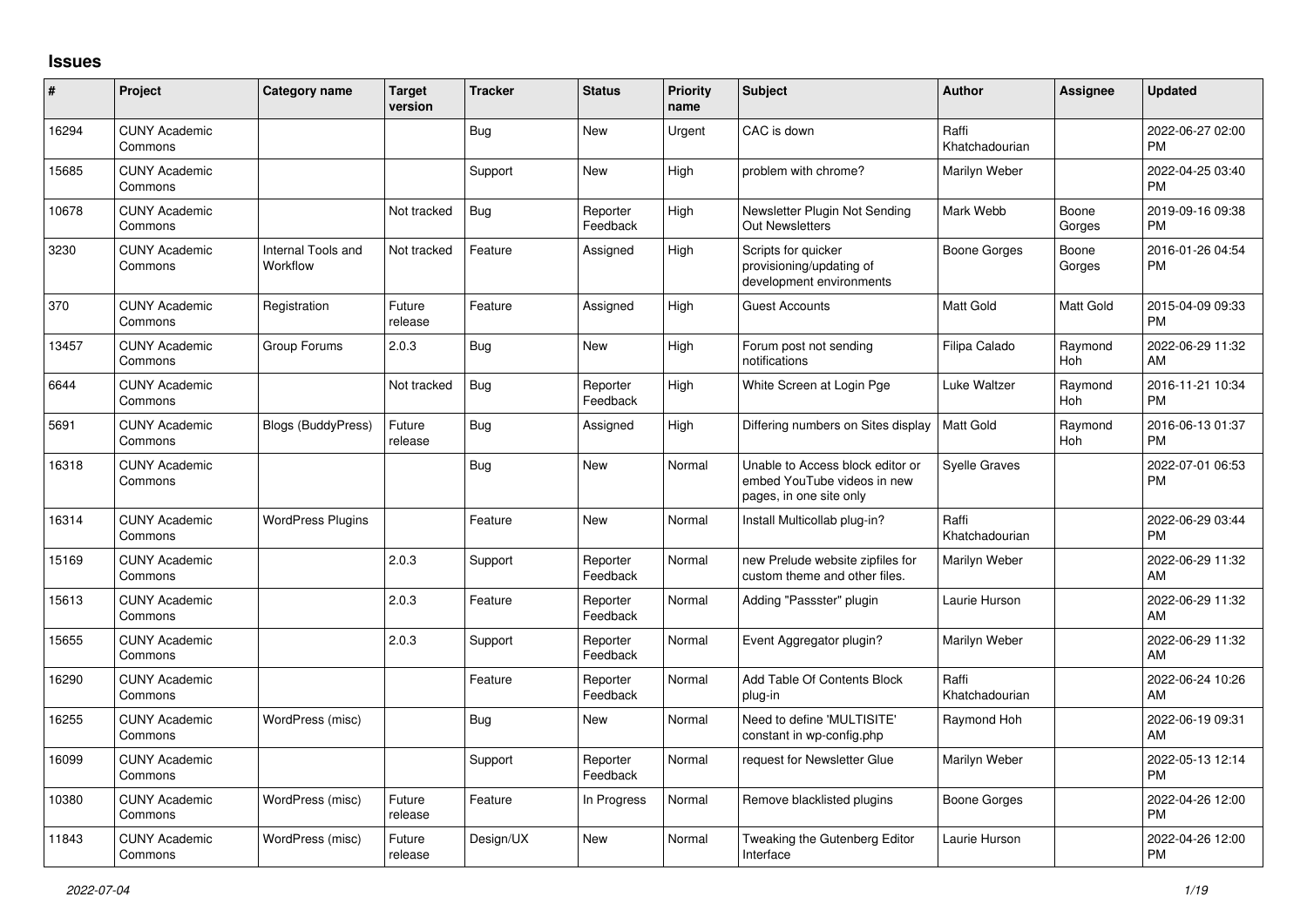| $\#$  | Project                         | <b>Category name</b>    | <b>Target</b><br>version | <b>Tracker</b> | <b>Status</b>        | <b>Priority</b><br>name | <b>Subject</b>                                                       | <b>Author</b>           | <b>Assignee</b> | <b>Updated</b>                |
|-------|---------------------------------|-------------------------|--------------------------|----------------|----------------------|-------------------------|----------------------------------------------------------------------|-------------------------|-----------------|-------------------------------|
| 15923 | <b>CUNY Academic</b><br>Commons |                         | Not tracked              | Feature        | Reporter<br>Feedback | Normal                  | <b>Bellows Plugin Adjustments</b>                                    | Laurie Hurson           |                 | 2022-04-20 10:10<br>AM        |
| 15816 | <b>CUNY Academic</b><br>Commons |                         | Not tracked              | Support        | <b>New</b>           | Normal                  | slow loading at SPS                                                  | Marilyn Weber           |                 | 2022-04-05 01:26<br><b>PM</b> |
| 15757 | <b>CUNY Academic</b><br>Commons |                         |                          | <b>Bug</b>     | <b>New</b>           | Normal                  | Members # do not match                                               | Laurie Hurson           |                 | 2022-03-30 04:52<br><b>PM</b> |
| 15565 | <b>CUNY Academic</b><br>Commons |                         |                          | Support        | <b>New</b>           | Normal                  | Events - send updates to an email<br>listserv                        | Marilyn Weber           |                 | 2022-03-10 01:06<br><b>PM</b> |
| 15370 | <b>CUNY Academic</b><br>Commons |                         |                          | Support        | Reporter<br>Feedback | Normal                  | All-in-One Event Calendar?                                           | Marilyn Weber           |                 | 2022-02-17 11:03<br>AM        |
| 15176 | <b>CUNY Academic</b><br>Commons |                         | Not tracked              | Support        | Reporter<br>Feedback | Normal                  | Archiving Q Writing & Old<br>Wordpress Sites on the Commons          | Laurie Hurson           |                 | 2022-02-08 10:28<br>AM        |
| 15260 | <b>CUNY Academic</b><br>Commons |                         |                          | Support        | Reporter<br>Feedback | Normal                  | Diacritical markings   European<br><b>Stages</b>                     | Marilyn Weber           |                 | 2022-02-04 08:16<br>AM        |
| 15045 | <b>CUNY Academic</b><br>Commons |                         |                          | Support        | <b>New</b>           | Normal                  | no result for KCeL in the search<br>box on the commons               | Marilyn Weber           |                 | 2021-12-10 11:29<br>AM        |
| 13650 | <b>CUNY Academic</b><br>Commons | Group Library           | Future<br>release        | Feature        | <b>New</b>           | Normal                  | Forum Attachments in Group<br>Library                                | Laurie Hurson           |                 | 2021-11-19 12:30<br><b>PM</b> |
| 14940 | <b>CUNY Academic</b><br>Commons |                         |                          | Bug            | <b>New</b>           | Normal                  | Discrepancy between Commons<br>profile "sites" and actual # of sites | Laurie Hurson           |                 | 2021-11-08 11:09<br>AM        |
| 14936 | <b>CUNY Academic</b><br>Commons |                         |                          | <b>Bug</b>     | <b>New</b>           | Normal                  | Commons websites blocked by<br>SPS campus network                    | Laurie Hurson           |                 | 2021-11-03 03:57<br><b>PM</b> |
| 14911 | <b>CUNY Academic</b><br>Commons | <b>WordPress Themes</b> | Not tracked              | Support        | <b>New</b>           | Normal                  | Twentytwentyone theme                                                | Marilyn Weber           |                 | 2021-10-28 10:37<br>AM        |
| 14900 | <b>CUNY Academic</b><br>Commons |                         | Not tracked              | Support        | Reporter<br>Feedback | Normal                  | previous theme?                                                      | Marilyn Weber           |                 | 2021-10-25 10:31<br>AM        |
| 14842 | <b>CUNY Academic</b><br>Commons |                         | Not tracked              | Support        | Reporter<br>Feedback | Normal                  | Question about widgets and block<br>editor                           | Gina Cherry             |                 | 2021-10-06 03:01<br><b>PM</b> |
| 14792 | <b>CUNY Academic</b><br>Commons |                         |                          | <b>Bug</b>     | <b>New</b>           | Normal                  | Inconsistent email notifications<br>from gravity forms               | Raffi<br>Khatchadourian |                 | 2021-10-04 01:50<br><b>PM</b> |
| 14784 | <b>CUNY Academic</b><br>Commons |                         |                          | Support        | Reporter<br>Feedback | Normal                  | User report of logo problem when<br>using Customizer theme           | Marilyn Weber           |                 | 2021-09-17 10:25<br>AM        |
| 14629 | <b>CUNY Academic</b><br>Commons |                         | Not tracked              | <b>Bug</b>     | Reporter<br>Feedback | Normal                  | Possible Post Order Bug?                                             | <b>Syelle Graves</b>    |                 | 2021-09-14 10:47<br>AM        |
| 14538 | <b>CUNY Academic</b><br>Commons |                         | Not tracked              | Support        | Reporter<br>Feedback | Normal                  | Weebly To Commons                                                    | Laurie Hurson           |                 | 2021-09-14 10:47<br>AM        |
| 14398 | <b>CUNY Academic</b><br>Commons |                         | Not tracked              | Support        | Reporter<br>Feedback | Normal                  | Events plug-in notification problem                                  | Marilyn Weber           |                 | 2021-05-11 11:21<br>AM        |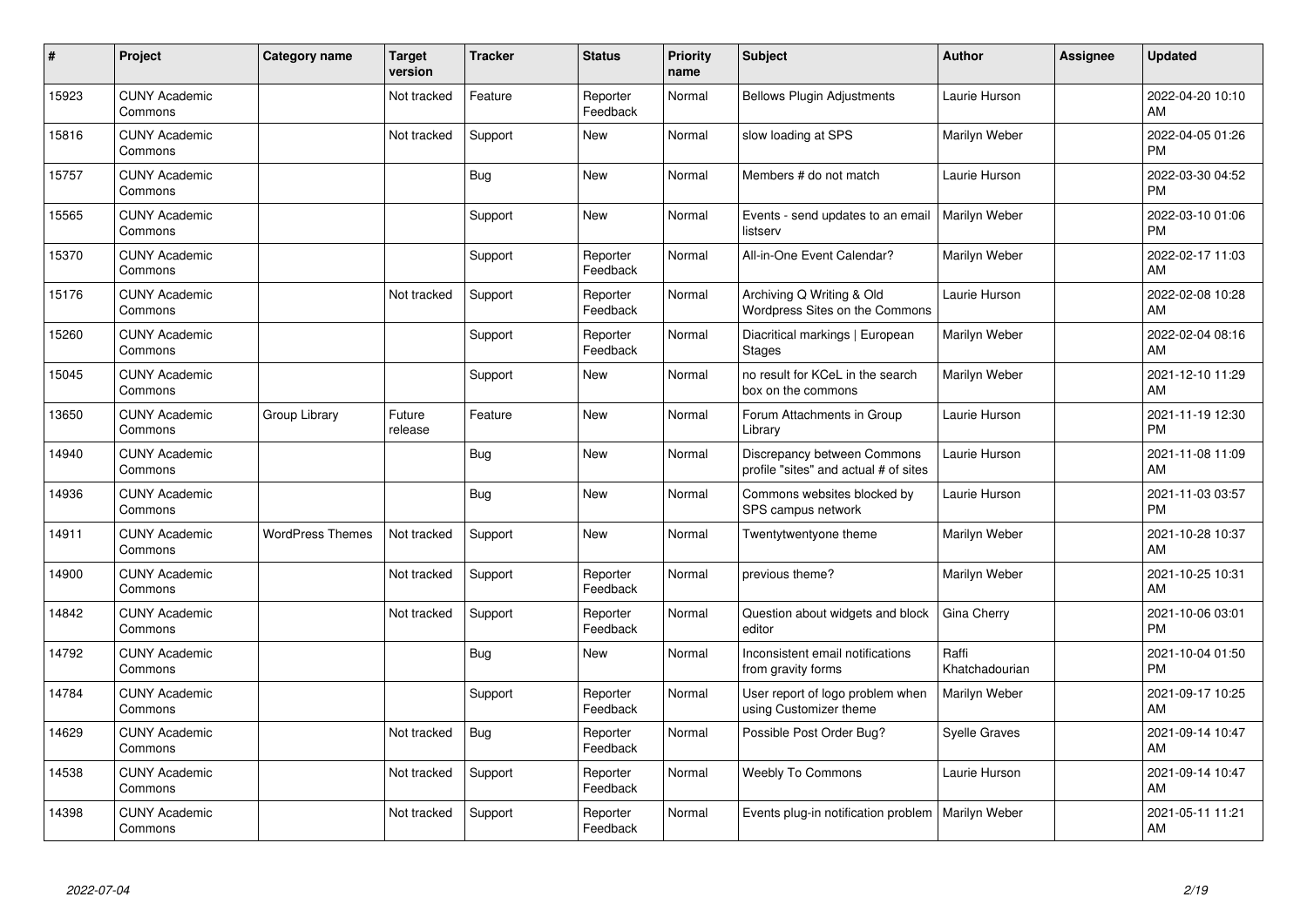| #     | Project                         | <b>Category name</b>      | <b>Target</b><br>version | <b>Tracker</b> | <b>Status</b>        | <b>Priority</b><br>name | <b>Subject</b>                                                                                | <b>Author</b>       | <b>Assignee</b> | <b>Updated</b>                |
|-------|---------------------------------|---------------------------|--------------------------|----------------|----------------------|-------------------------|-----------------------------------------------------------------------------------------------|---------------------|-----------------|-------------------------------|
| 14074 | <b>CUNY Academic</b><br>Commons | WordPress (misc)          | Not tracked              | Support        | Reporter<br>Feedback | Normal                  | page password protection problem                                                              | Marilyn Weber       |                 | 2021-03-02 11:03<br>AM        |
| 13975 | <b>CUNY Academic</b><br>Commons | Social Paper              | Not tracked              | Support        | Reporter<br>Feedback | Normal                  | can't approve comments on Social<br>Paper paper                                               | Marilyn Weber       |                 | 2021-02-12 09:33<br>AM        |
| 13255 | <b>CUNY Academic</b><br>Commons |                           | Not tracked              | Support        | Reporter<br>Feedback | Normal                  | Accessibility problems                                                                        | Marilyn Weber       |                 | 2020-09-01 05:48<br><b>PM</b> |
| 12436 | <b>CUNY Academic</b><br>Commons |                           | Not tracked              | <b>Bug</b>     | Assigned             | Normal                  | Nightly system downtime                                                                       | <b>Boone Gorges</b> |                 | 2020-08-01 09:30<br>AM        |
| 13048 | <b>CUNY Academic</b><br>Commons | Shortcodes and<br>embeds  | Future<br>release        | Feature        | New                  | Normal                  | Jupyter Notebooks support                                                                     | Boone Gorges        |                 | 2020-07-14 11:46<br>AM        |
| 13034 | <b>CUNY Academic</b><br>Commons |                           | Not tracked              | Support        | Reporter<br>Feedback | Normal                  | a site is asking people to join the<br>Commons to get a download                              | Marilyn Weber       |                 | 2020-07-12 07:23<br>AM        |
| 12573 | <b>CUNY Academic</b><br>Commons | <b>WordPress Plugins</b>  | Future<br>release        | Bug            | <b>New</b>           | Normal                  | <b>CommentPress Core Issues</b>                                                               | scott voth          |                 | 2020-03-24 04:32<br><b>PM</b> |
| 12360 | <b>CUNY Academic</b><br>Commons | <b>WordPress Themes</b>   | Not tracked              | Bug            | Reporter<br>Feedback | Normal                  | site just says "DANTE We are<br>currently in maintenance mode,<br>please check back shortly." | Marilyn Weber       |                 | 2020-02-04 12:13<br><b>PM</b> |
| 12352 | <b>CUNY Academic</b><br>Commons |                           | Not tracked              | Support        | <b>New</b>           | Normal                  | "posts list" page builder block<br>option                                                     | Marilyn Weber       |                 | 2020-02-03 01:29<br><b>PM</b> |
| 12350 | <b>CUNY Academic</b><br>Commons | <b>Blogs (BuddyPress)</b> | Not tracked              | Support        | Reporter<br>Feedback | Normal                  | URL creation problem                                                                          | Marilyn Weber       |                 | 2020-02-03 11:27<br><b>AM</b> |
| 12328 | <b>CUNY Academic</b><br>Commons |                           | Not tracked              | Support        | New                  | Normal                  | Sign up Code for Non-CUNY<br>Faculty                                                          | Laurie Hurson       |                 | 2020-01-28 10:25<br>AM        |
| 12198 | <b>CUNY Academic</b><br>Commons |                           | Not tracked              | Bug            | Reporter<br>Feedback | Normal                  | Duplicate listing in My Sites                                                                 | Tom Harbison        |                 | 2019-12-09 05:50<br><b>PM</b> |
| 11519 | <b>CUNY Academic</b><br>Commons |                           | Not tracked              | Support        | Assigned             | Normal                  | comment option not appearing                                                                  | Marilyn Weber       |                 | 2019-09-24 10:28<br>AM        |
| 11860 | <b>CUNY Academic</b><br>Commons | Registration              | Future<br>release        | Feature        | New                  | Normal                  | <b>Ensure Students Are Aware They</b><br>Can Use Aliases At Registration                      | scott voth          |                 | 2019-09-24 08:46<br>AM        |
| 11848 | <b>CUNY Academic</b><br>Commons |                           | Not tracked              | Support        | Hold                 | Normal                  | a Dean of Faculty wants to share<br>a large file                                              | Marilyn Weber       |                 | 2019-09-24 08:44<br><b>AM</b> |
| 11788 | <b>CUNY Academic</b><br>Commons | <b>WordPress Plugins</b>  | Future<br>release        | Support        | Reporter<br>Feedback | Normal                  | Plugin Request - Browse Aloud                                                                 | scott voth          |                 | 2019-09-24 08:42<br>AM        |
| 10273 | <b>CUNY Academic</b><br>Commons | Registration              | Not tracked              | Support        | Reporter<br>Feedback | Normal                  | users combining CF and campus<br>address                                                      | Marilyn Weber       |                 | 2019-09-18 10:58<br>AM        |
| 11787 | <b>CUNY Academic</b><br>Commons |                           | Not tracked              | Support        | Reporter<br>Feedback | Normal                  | automated comments notifications<br>on ZenDesk                                                | Marilyn Weber       |                 | 2019-08-26 06:18<br><b>PM</b> |
| 11771 | <b>CUNY Academic</b><br>Commons |                           | Not tracked              | Support        | Reporter<br>Feedback | Normal                  | post displays in sections                                                                     | Marilyn Weber       |                 | 2019-08-20 10:34<br>AM        |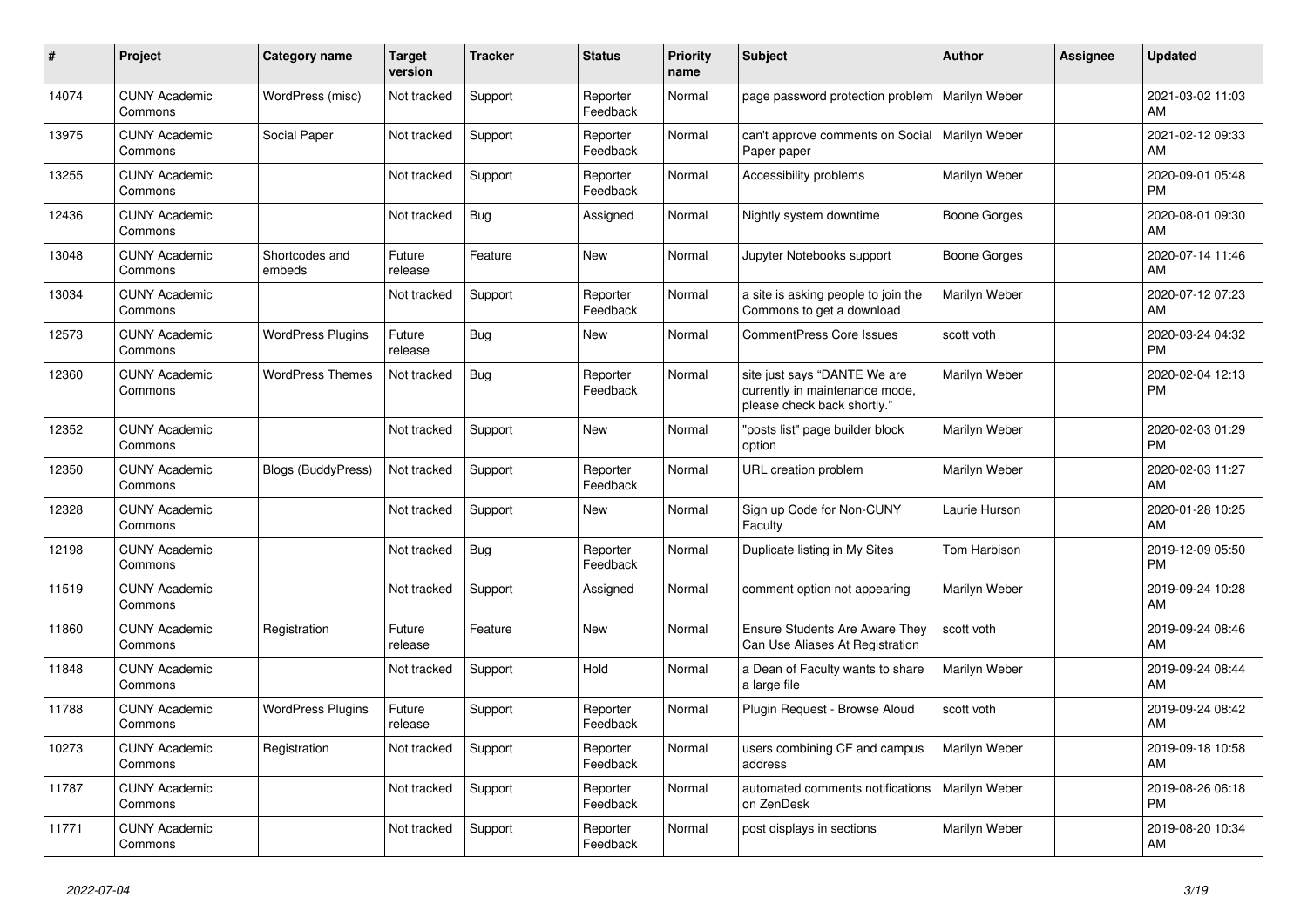| #     | Project                         | <b>Category name</b>       | <b>Target</b><br>version | <b>Tracker</b> | <b>Status</b>        | Priority<br>name | <b>Subject</b>                                                                                               | <b>Author</b>           | <b>Assignee</b> | <b>Updated</b>                |
|-------|---------------------------------|----------------------------|--------------------------|----------------|----------------------|------------------|--------------------------------------------------------------------------------------------------------------|-------------------------|-----------------|-------------------------------|
| 11556 | <b>CUNY Academic</b><br>Commons | Courses                    | Not tracked              | Bug            | Reporter<br>Feedback | Normal           | Instructor name given in course<br>listing                                                                   | Tom Harbison            |                 | 2019-06-25 04:12<br>PM.       |
| 11509 | <b>CUNY Academic</b><br>Commons |                            | Not tracked              | Support        | Reporter<br>Feedback | Normal           | deleted Page causing a Menu<br>problem?                                                                      | Marilyn Weber           |                 | 2019-06-04 09:54<br><b>AM</b> |
| 11415 | <b>CUNY Academic</b><br>Commons | <b>WordPress Plugins</b>   | Not tracked              | Bug            | Reporter<br>Feedback | Normal           | Blog Subscriptions in Jetpack                                                                                | Laurie Hurson           |                 | 2019-05-14 10:34<br>AM        |
| 11392 | <b>CUNY Academic</b><br>Commons |                            | Future<br>release        | Bug            | New                  | Normal           | Migrate users away from<br><b>StatPress</b>                                                                  | Boone Gorges            |                 | 2019-04-23 03:53<br><b>PM</b> |
| 9720  | <b>CUNY Academic</b><br>Commons | Authentication             | Future<br>release        | Feature        | <b>New</b>           | Normal           | The Commons should be an<br>oAuth provider                                                                   | Boone Gorges            |                 | 2019-03-01 02:04<br><b>PM</b> |
| 11120 | <b>CUNY Academic</b><br>Commons | <b>WordPress Plugins</b>   | Not tracked              | Bug            | Reporter<br>Feedback | Normal           | Events Manager Events Not<br>Showing Up                                                                      | Mark Webb               |                 | 2019-02-27 04:10<br><b>PM</b> |
| 11131 | <b>CUNY Academic</b><br>Commons |                            | Future<br>release        | Feature        | Reporter<br>Feedback | Normal           | Image Annotation Plugins                                                                                     | Laurie Hurson           |                 | 2019-02-26 11:33<br>AM        |
| 11077 | <b>CUNY Academic</b><br>Commons | Events                     | Not tracked              | Feature        | Reporter<br>Feedback | Normal           | Show event category description<br>in event list view                                                        | Raffi<br>Khatchadourian |                 | 2019-02-12 10:38<br><b>PM</b> |
| 11024 | <b>CUNY Academic</b><br>Commons | WordPress (misc)           | Future<br>release        | <b>Bug</b>     | New                  | Normal           | Subsites should not show "you<br>should update your .htaccess<br>now" notice after permalink setting<br>save | Boone Gorges            |                 | 2019-01-28 01:35<br><b>PM</b> |
| 10982 | <b>CUNY Academic</b><br>Commons | Domain Mapping             | Not tracked              | Support        | Reporter<br>Feedback | Normal           | <b>CNAME</b> question                                                                                        | scott voth              |                 | 2019-01-22 04:29<br><b>PM</b> |
| 10769 | <b>CUNY Academic</b><br>Commons | <b>WordPress Themes</b>    | Not tracked              | Bug            | Reporter<br>Feedback | Normal           | 2011 Theme Sidebar                                                                                           | Mark Webb               |                 | 2018-12-04 04:09<br><b>PM</b> |
| 10657 | <b>CUNY Academic</b><br>Commons |                            | Not tracked              | Support        | Reporter<br>Feedback | Normal           | child theme problems                                                                                         | Marilyn Weber           |                 | 2018-11-08 01:19<br><b>PM</b> |
| 5992  | <b>CUNY Academic</b><br>Commons | <b>Email Notifications</b> | Future<br>release        | Feature        | New                  | Normal           | Changing the From line of<br>autogenerated blog emails                                                       | Marilyn Weber           |                 | 2018-09-27 05:19<br><b>PM</b> |
| 6755  | <b>CUNY Academic</b><br>Commons | WordPress (misc)           | Future<br>release        | Bug            | New                  | Normal           | Cannot Deactivate Plugin                                                                                     | Laura Kane              |                 | 2016-11-16 01:12<br><b>PM</b> |
| 5199  | <b>CUNY Academic</b><br>Commons | Social Paper               | Future<br>release        | Feature        | New                  | Normal           | add tables to the SP editor                                                                                  | Marilyn Weber           |                 | 2016-10-24 11:27<br>AM        |
| 6332  | <b>CUNY Academic</b><br>Commons | WordPress (misc)           | Future<br>release        | Feature        | New                  | Normal           | Allow uploaded files to be marked<br>as private in an ad hoc way                                             | Boone Gorges            |                 | 2016-10-17 11:41<br>PM        |
| 5489  | <b>CUNY Academic</b><br>Commons | Social Paper               | Future<br>release        | Feature        | New                  | Normal           | Asc/desc sorting for Social Paper<br>directories                                                             | <b>Boone Gorges</b>     |                 | 2016-04-21 10:06<br>PM.       |
| 5488  | <b>CUNY Academic</b><br>Commons | Social Paper               | Future<br>release        | <b>Bug</b>     | New                  | Normal           | Add a "last edited by" field to<br>Social Paper group directories                                            | Boone Gorges            |                 | 2016-04-21 10:05<br><b>PM</b> |
| 5205  | <b>CUNY Academic</b><br>Commons | Social Paper               | Future<br>release        | Feature        | New                  | Normal           | Social Paper folders                                                                                         | Marilyn Weber           |                 | 2016-02-11 10:24<br><b>PM</b> |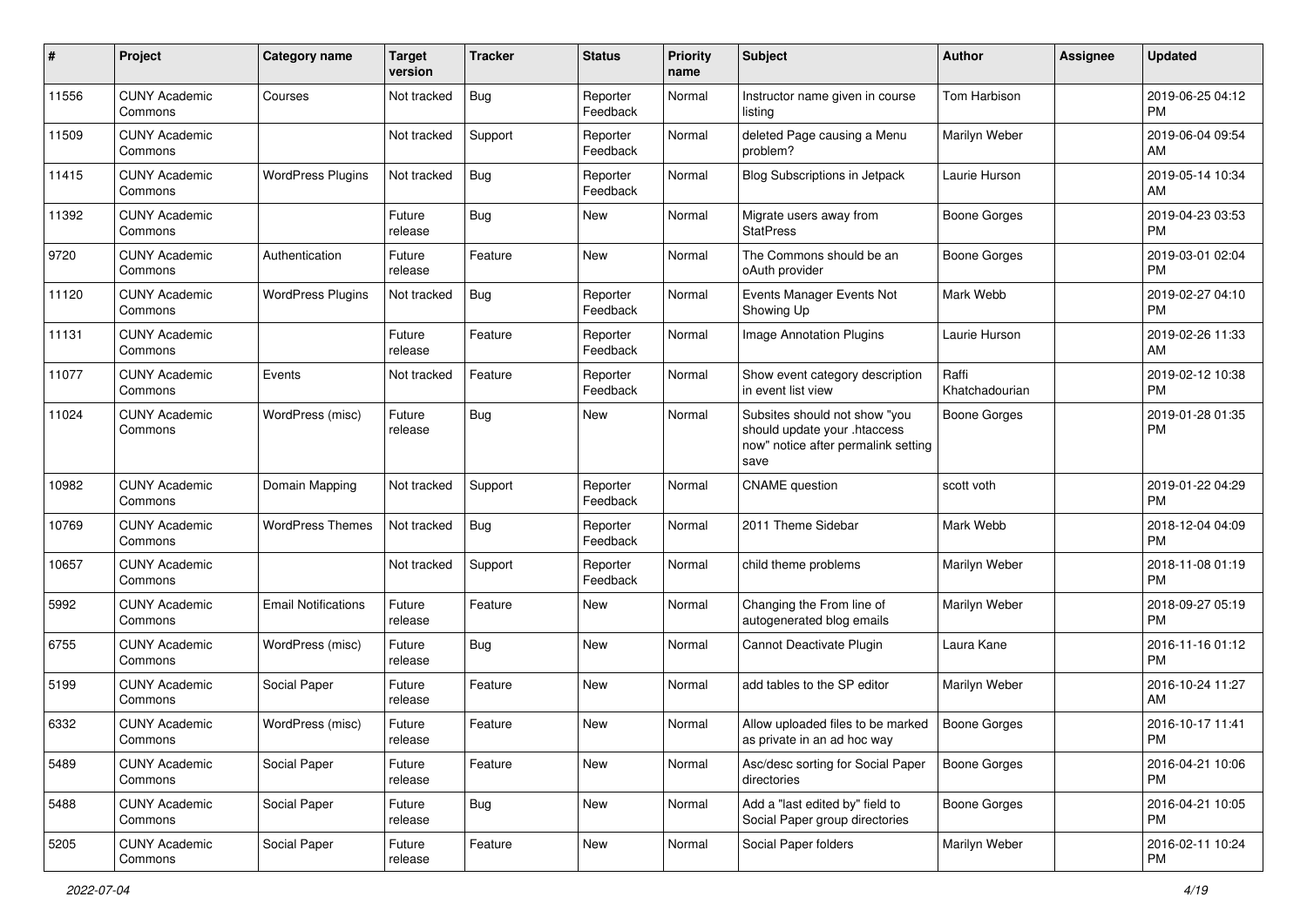| #     | Project                         | <b>Category name</b>       | Target<br>version | <b>Tracker</b> | <b>Status</b>        | <b>Priority</b><br>name | <b>Subject</b>                                                        | <b>Author</b>           | <b>Assignee</b>   | <b>Updated</b>                |
|-------|---------------------------------|----------------------------|-------------------|----------------|----------------------|-------------------------|-----------------------------------------------------------------------|-------------------------|-------------------|-------------------------------|
| 364   | <b>CUNY Academic</b><br>Commons | <b>WordPress Plugins</b>   | Future<br>release | Feature        | New                  | Normal                  | <b>Bulletin Board</b>                                                 | Matt Gold               |                   | 2015-01-05 08:50<br><b>PM</b> |
| 11968 | JustPublics@365<br>MediaCamp    |                            |                   | Feature        | New                  | Normal                  | Nanoscience Retractable Display<br>Unit                               | Donald Cherry           | Bonnie<br>Eissner | 2021-02-19 08:50<br>AM        |
| 16199 | <b>CUNY Academic</b><br>Commons | <b>Directories</b>         | 2.0.3             | <b>Bug</b>     | New                  | Normal                  | Removed "Semester" Filter from<br><b>Courses Directory</b>            | Laurie Hurson           | Boone<br>Gorges   | 2022-06-29 11:32<br>AM        |
| 12121 | <b>CUNY Academic</b><br>Commons | <b>WordPress Plugins</b>   | 2.0.3             | Feature        | Reporter<br>Feedback | Normal                  | Embedding H5P Iframes on<br><b>Commons Site</b>                       | Laurie Hurson           | Boone<br>Gorges   | 2022-06-29 11:32<br>AM        |
| 16307 | <b>CUNY Academic</b><br>Commons |                            |                   | Bug            | New                  | Normal                  | Add brief messaging to<br>accept/decline group membership<br>requests | <b>Matt Gold</b>        | Boone<br>Gorges   | 2022-06-27 06:13<br><b>PM</b> |
| 15604 | <b>CUNY Academic</b><br>Commons | <b>Email Notifications</b> | Future<br>release | Feature        | Assigned             | Normal                  | <b>Restructure Commons Group</b><br>Digest Email Messages             | <b>Matt Gold</b>        | Boone<br>Gorges   | 2022-05-26 10:45<br>AM        |
| 15883 | <b>CUNY Academic</b><br>Commons |                            | 2.1.0             | Feature        | New                  | Normal                  | Release BPGES update                                                  | Boone Gorges            | Boone<br>Gorges   | 2022-05-26 10:39<br>AM        |
| 15210 | <b>CUNY Academic</b><br>Commons | Analytics                  | Not tracked       | Design/UX      | <b>New</b>           | Normal                  | Google Analytics improvements                                         | Colin McDonald          | Boone<br>Gorges   | 2022-05-24 10:47<br>AM        |
| 16092 | <b>CUNY Academic</b><br>Commons |                            | Future<br>release | Feature        | Hold                 | Normal                  | Don't show main site in Site<br>search results                        | Boone Gorges            | Boone<br>Gorges   | 2022-05-17 03:12<br><b>PM</b> |
| 8835  | <b>CUNY Academic</b><br>Commons | <b>Blogs (BuddyPress)</b>  | Future<br>release | Feature        | New                  | Normal                  | Extend cuny.is shortlinks to sites                                    | Luke Waltzer            | Boone<br>Gorges   | 2022-04-26 11:59<br>AM        |
| 8900  | <b>CUNY Academic</b><br>Commons | Accessibility              | Future<br>release | Feature        | Assigned             | Normal                  | Look into tools to enforce<br>accessibility in WP environment         | Matt Gold               | Boone<br>Gorges   | 2022-04-26 11:59<br>AM        |
| 8901  | <b>CUNY Academic</b><br>Commons | Accessibility              | Future<br>release | Feature        | Assigned             | Normal                  | Theme analysis for accessibility                                      | <b>Matt Gold</b>        | Boone<br>Gorges   | 2022-04-26 11:59<br>AM        |
| 15767 | <b>CUNY Academic</b><br>Commons | WordPress (misc)           |                   | Support        | <b>New</b>           | Normal                  | Site loading slowly                                                   | scott voth              | Boone<br>Gorges   | 2022-04-04 08:56<br><b>PM</b> |
| 15242 | <b>CUNY Academic</b><br>Commons | Performance                | Not tracked       | <b>Bug</b>     | Reporter<br>Feedback | Normal                  | Slugist site                                                          | Raffi<br>Khatchadourian | Boone<br>Gorges   | 2022-02-07 11:14<br>AM        |
| 14504 | <b>CUNY Academic</b><br>Commons |                            | Not tracked       | Publicity      | Reporter<br>Feedback | Normal                  | Adding showcases to home page<br>menu                                 | Laurie Hurson           | Boone<br>Gorges   | 2022-01-19 03:26<br><b>PM</b> |
| 14184 | <b>CUNY Academic</b><br>Commons | <b>Public Portfolio</b>    | Future<br>release | Feature        | <b>New</b>           | Normal                  | Centralized mechanism for storing<br>Campus affiliations              | <b>Boone Gorges</b>     | Boone<br>Gorges   | 2022-01-04 11:35<br>AM        |
| 14908 | <b>CUNY Academic</b><br>Commons | Performance                |                   | Bug            | <b>New</b>           | Normal                  | Stale object cache on cdev                                            | Raymond Hoh             | Boone<br>Gorges   | 2021-12-07 09:45<br>AM        |
| 14987 | <b>CUNY Academic</b><br>Commons | <b>WordPress Plugins</b>   | Future<br>release | Bug            | New                  | Normal                  | Elementor update causes<br>database freeze-up                         | Boone Gorges            | Boone<br>Gorges   | 2021-11-29 12:02<br><b>PM</b> |
| 10226 | <b>CUNY Academic</b><br>Commons | Courses                    | Future<br>release | Feature        | <b>New</b>           | Normal                  | Add "My Courses" to drop down<br>list                                 | scott voth              | Boone<br>Gorges   | 2021-11-19 12:42<br><b>PM</b> |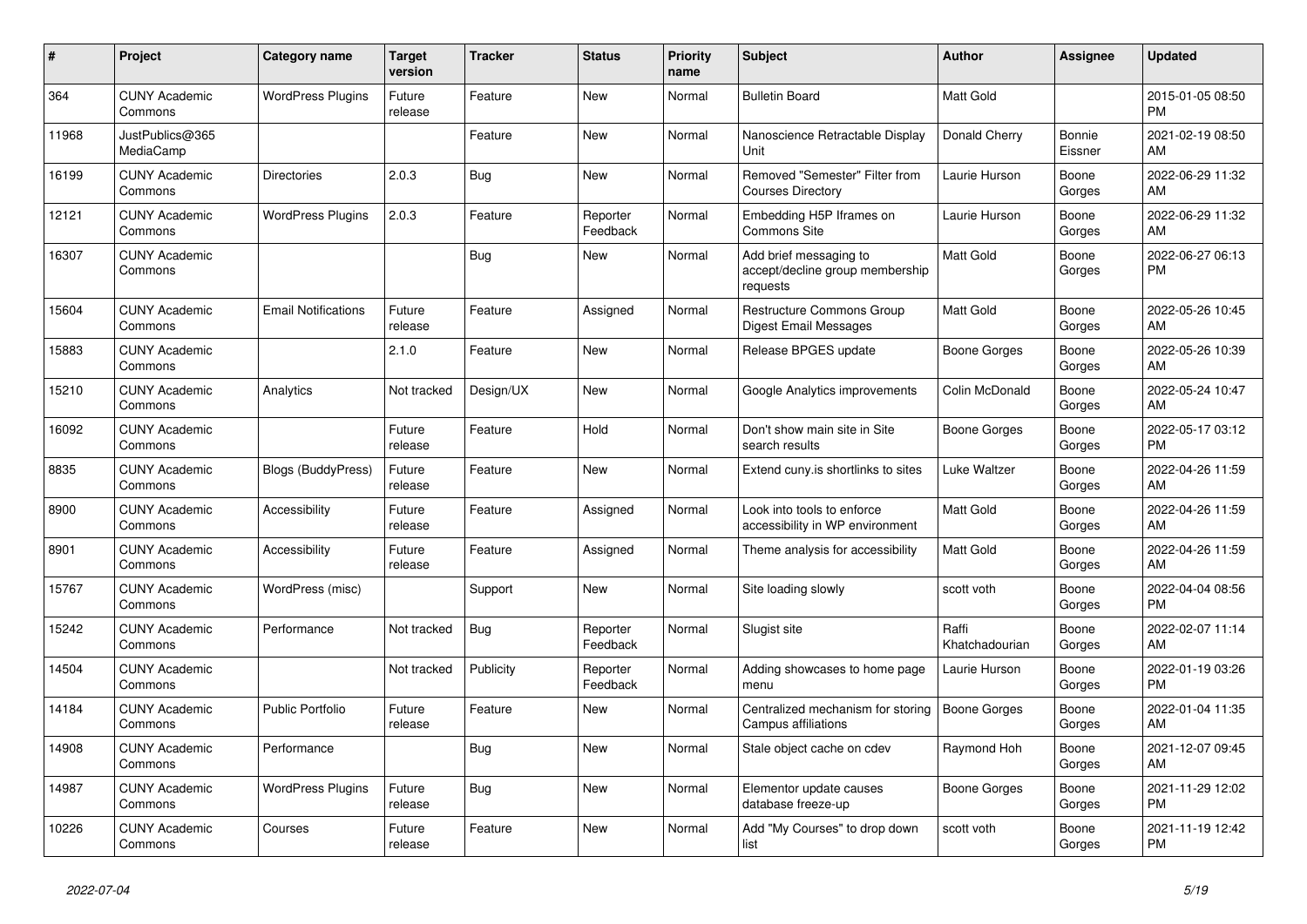| #     | Project                         | <b>Category name</b>       | <b>Target</b><br>version | <b>Tracker</b> | <b>Status</b>        | <b>Priority</b><br>name | Subject                                                                                    | Author              | Assignee        | <b>Updated</b>                |
|-------|---------------------------------|----------------------------|--------------------------|----------------|----------------------|-------------------------|--------------------------------------------------------------------------------------------|---------------------|-----------------|-------------------------------|
| 13835 | <b>CUNY Academic</b><br>Commons | WordPress (misc)           | Future<br>release        | Feature        | <b>New</b>           | Normal                  | Allow OneSearch widget to have<br>'CUNY' as campus                                         | <b>Boone Gorges</b> | Boone<br>Gorges | 2021-11-19 12:39<br>PM.       |
| 14309 | <b>CUNY Academic</b><br>Commons | Group Library              | Future<br>release        | Feature        | New                  | Normal                  | Better handling of<br>bp_group_document file download<br>attempts when file is not present | <b>Boone Gorges</b> | Boone<br>Gorges | 2021-11-19 12:28<br><b>PM</b> |
| 12042 | <b>CUNY Academic</b><br>Commons | <b>Email Notifications</b> | Future<br>release        | Feature        | New                  | Normal                  | Improved error logging for BPGES<br>send queue                                             | Boone Gorges        | Boone<br>Gorges | 2021-11-19 12:25<br><b>PM</b> |
| 13949 | <b>CUNY Academic</b><br>Commons |                            | Not tracked              | Bug            | New                  | Normal                  | Continued debugging of runaway<br>MySQL connections                                        | <b>Matt Gold</b>    | Boone<br>Gorges | 2021-09-14 10:42<br>AM        |
| 14483 | <b>CUNY Academic</b><br>Commons | WordPress - Media          | Not tracked              | Bug            | Reporter<br>Feedback | Normal                  | Wordpress PDF Embed Stopped<br>Working after JITP Media Clone                              | Patrick DeDauw      | Boone<br>Gorges | 2021-05-20 01:51<br><b>PM</b> |
| 14113 | <b>CUNY Academic</b><br>Commons | WordPress (misc)           | Future<br>release        | Bug            | Hold                 | Normal                  | Block Editor Not Working on this<br>page - Json error                                      | scott voth          | Boone<br>Gorges | 2021-03-05 11:01<br>AM        |
| 13466 | <b>CUNY Academic</b><br>Commons | Cavalcade                  | Future<br>release        | Feature        | New                  | Normal                  | Automated cleanup for duplicate<br>Cavalcade tasks                                         | <b>Boone Gorges</b> | Boone<br>Gorges | 2020-10-13 05:24<br><b>PM</b> |
| 13370 | <b>CUNY Academic</b><br>Commons | Group Library              | Future<br>release        | Feature        | New                  | Normal                  | Library bulk deletion and folder<br>editing                                                | Colin McDonald      | Boone<br>Gorges | 2020-10-13 10:41<br>AM        |
| 3002  | <b>CUNY Academic</b><br>Commons | Search                     | Future<br>release        | Feature        | Assigned             | Normal                  | Overhaul CAC search by using<br>external search appliance                                  | <b>Boone Gorges</b> | Boone<br>Gorges | 2020-07-15 03:05<br>PM.       |
| 12911 | <b>CUNY Academic</b><br>Commons |                            | Not tracked              | Feature        | New                  | Normal                  | Block access to xmlrpc.php based<br>on User-Agent                                          | <b>Boone Gorges</b> | Boone<br>Gorges | 2020-06-09 05:12<br><b>PM</b> |
| 12438 | <b>CUNY Academic</b><br>Commons | Courses                    | Not tracked              | Bug            | <b>New</b>           | Normal                  | Site appearing twice                                                                       | Laurie Hurson       | Boone<br>Gorges | 2020-02-18 01:34<br><b>PM</b> |
| 12091 | <b>CUNY Academic</b><br>Commons | <b>Group Files</b>         | Future<br>release        | Feature        | <b>New</b>           | Normal                  | Improved pre-upload file validation<br>for bp-group-documents                              | Boone Gorges        | Boone<br>Gorges | 2019-11-14 01:21<br><b>PM</b> |
| 11945 | <b>CUNY Academic</b><br>Commons | Reckoning                  | Future<br>release        | Feature        | Reporter<br>Feedback | Normal                  | Add Comments bubble to<br>Reckoning views                                                  | Boone Gorges        | Boone<br>Gorges | 2019-11-12 05:14<br><b>PM</b> |
| 8836  | <b>CUNY Academic</b><br>Commons | <b>Blogs (BuddyPress)</b>  | Future<br>release        | Feature        | Assigned             | Normal                  | Redesign site launch process                                                               | <b>Matt Gold</b>    | Boone<br>Gorges | 2019-10-03 02:49<br><b>PM</b> |
| 11531 | <b>CUNY Academic</b><br>Commons | Events                     | Future<br>release        | Feature        | New                  | Normal                  | Main Events calendar should<br>include non-public events that<br>user has access to        | scott voth          | Boone<br>Gorges | 2019-06-11 10:00<br>AM        |
| 11496 | <b>CUNY Academic</b><br>Commons | <b>Public Portfolio</b>    | 1.15.2                   | Support        | New                  | Normal                  | Replace Twitter Icon on Member<br>Portfolio page                                           | scott voth          | Boone<br>Gorges | 2019-06-06 01:03<br>PM        |
| 11386 | <b>CUNY Academic</b><br>Commons | WordPress - Media          | Not tracked              | Support        | Reporter<br>Feedback | Normal                  | disappearing images                                                                        | scott voth          | Boone<br>Gorges | 2019-05-14 10:32<br>AM        |
| 11449 | <b>CUNY Academic</b><br>Commons | WordPress - Media          | Not tracked              | Support        | Reporter<br>Feedback | Normal                  | Cloning Media Library for JITP<br>from Staging to Production Site                          | Patrick DeDauw      | Boone<br>Gorges | 2019-05-13 12:00<br><b>PM</b> |
| 10794 | <b>CUNY Academic</b><br>Commons | Performance                | Not tracked              | Bug            | New                  | Normal                  | Memcached connection<br>occasionally breaks                                                | Boone Gorges        | Boone<br>Gorges | 2018-12-06 03:30<br>PM        |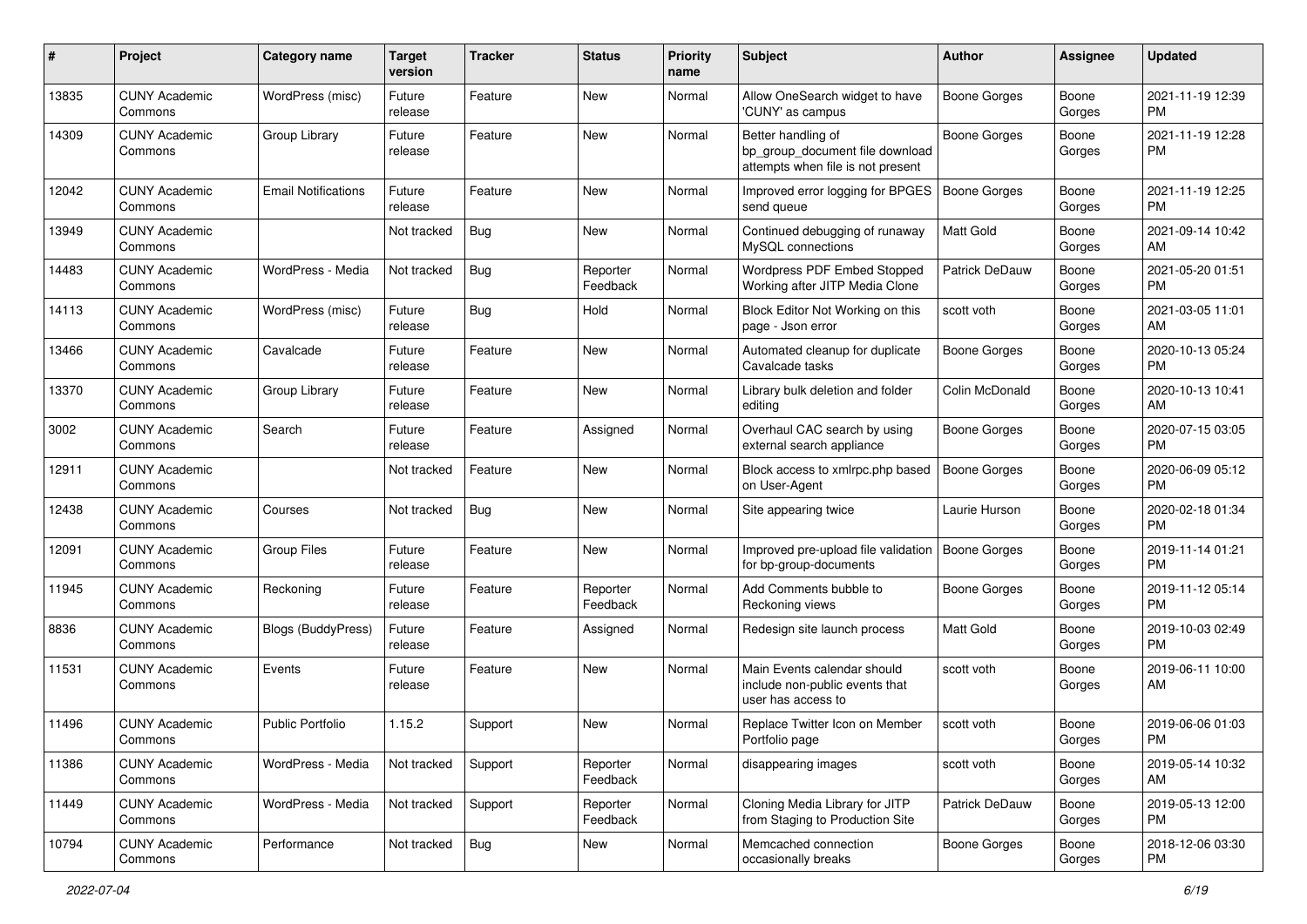| #     | Project                         | <b>Category name</b>       | <b>Target</b><br>version | <b>Tracker</b> | <b>Status</b>        | <b>Priority</b><br>name | Subject                                                                                    | <b>Author</b>       | <b>Assignee</b> | <b>Updated</b>                |
|-------|---------------------------------|----------------------------|--------------------------|----------------|----------------------|-------------------------|--------------------------------------------------------------------------------------------|---------------------|-----------------|-------------------------------|
| 9926  | <b>CUNY Academic</b><br>Commons | <b>WordPress Plugins</b>   | Future<br>release        | Bug            | <b>New</b>           | Normal                  | twitter-mentions-as-comments<br>cron jobs can run long                                     | <b>Boone Gorges</b> | Boone<br>Gorges | 2018-10-24 12:34<br><b>PM</b> |
| 9289  | <b>CUNY Academic</b><br>Commons | <b>WordPress Plugins</b>   | Future<br>release        | Bug            | Reporter<br>Feedback | Normal                  | Email Users Plugin                                                                         | Laurie Hurson       | Boone<br>Gorges | 2018-10-24 12:34<br><b>PM</b> |
| 10368 | <b>CUNY Academic</b><br>Commons |                            | Future<br>release        | Feature        | Assigned             | Normal                  | Use ORCID data to populate<br>academic profile page                                        | Stephen Francoeur   | Boone<br>Gorges | 2018-09-25 01:53<br><b>PM</b> |
| 9947  | <b>CUNY Academic</b><br>Commons | <b>WordPress Plugins</b>   | Future<br>release        | Feature        | Reporter<br>Feedback | Normal                  | Install H5P quiz plugin                                                                    | Matt Gold           | Boone<br>Gorges | 2018-09-11 11:01<br>AM        |
| 9979  | <b>CUNY Academic</b><br>Commons | <b>Email Notifications</b> | Not tracked              | Bug            | Reporter<br>Feedback | Normal                  | Reports of slow email activation<br>emails                                                 | <b>Matt Gold</b>    | Boone<br>Gorges | 2018-08-29 09:40<br><b>PM</b> |
| 10040 | <b>CUNY Academic</b><br>Commons | WordPress (misc)           | Not tracked              | Bug            | Reporter<br>Feedback | Normal                  | User doesn't see full list of themes                                                       | Matt Gold           | Boone<br>Gorges | 2018-07-25 10:12<br>AM        |
| 9941  | <b>CUNY Academic</b><br>Commons | Wiki                       | Not tracked              | Support        | Assigned             | Normal                  | Wiki functionality                                                                         | <b>Matt Gold</b>    | Boone<br>Gorges | 2018-06-26 10:57<br>AM        |
| 9515  | <b>CUNY Academic</b><br>Commons | <b>WordPress Plugins</b>   | Not tracked              | Bug            | Reporter<br>Feedback | Normal                  | Text to Speech plugin - "More<br>Slowly" checkbox not working                              | scott voth          | Boone<br>Gorges | 2018-06-13 02:26<br><b>PM</b> |
| 9895  | <b>CUNY Academic</b><br>Commons | Onboarding                 | Future<br>release        | Feature        | Assigned             | Normal                  | Add "Accept Invitation"<br>link/button/function to Group<br>and/or Site invitation emails? | Luke Waltzer        | Boone<br>Gorges | 2018-06-07 12:42<br><b>PM</b> |
| 3768  | <b>CUNY Academic</b><br>Commons | <b>Public Portfolio</b>    | Future<br>release        | Feature        | Assigned             | Normal                  | Institutions/Past positions on<br>public portfolios                                        | Matt Gold           | Boone<br>Gorges | 2018-04-23 10:44<br>AM        |
| 7981  | <b>CUNY Academic</b><br>Commons | Social Paper               | Future<br>release        | Bug            | <b>New</b>           | Normal                  | Social Paper comments should<br>not go to spam                                             | Luke Waltzer        | Boone<br>Gorges | 2018-04-16 03:52<br><b>PM</b> |
| 7663  | <b>CUNY Academic</b><br>Commons | Social Paper               | Future<br>release        | Bug            | New                  | Normal                  | Social Paper notifications not<br>formatted correctly on secondary<br>sites                | Boone Gorges        | Boone<br>Gorges | 2018-04-16 03:52<br><b>PM</b> |
| 9207  | <b>CUNY Academic</b><br>Commons |                            | Future<br>release        | Support        | Reporter<br>Feedback | Normal                  | display dashboards made in<br>Tableau?                                                     | Marilyn Weber       | Boone<br>Gorges | 2018-04-10 10:42<br>AM        |
| 7022  | <b>CUNY Academic</b><br>Commons | Announcements              | Future<br>release        | <b>Bug</b>     | New                  | Normal                  | Sitewide announcements should<br>be displayed on, and dismissable<br>from, mapped domains  | Boone Gorges        | Boone<br>Gorges | 2018-03-22 10:18<br>AM        |
| 9211  | <b>CUNY Academic</b><br>Commons | <b>WordPress Plugins</b>   | Future<br>release        | Support        | Reporter<br>Feedback | Normal                  | Auto-Role Setting in Forum Plugin<br><b>Causing Some Confusion</b>                         | <b>Luke Waltzer</b> | Boone<br>Gorges | 2018-03-13 11:44<br>AM        |
| 3580  | <b>CUNY Academic</b><br>Commons | Group Blogs                | Future<br>release        | Feature        | New                  | Normal                  | Multiple blogs per group                                                                   | Boone Gorges        | Boone<br>Gorges | 2018-02-20 02:02<br><b>PM</b> |
| 8756  | <b>CUNY Academic</b><br>Commons | Group Blogs                | Future<br>release        | Feature        | Hold                 | Normal                  | Connect multiple blogs to one<br>group?                                                    | Matt Gold           | Boone<br>Gorges | 2017-09-30 10:42<br>AM        |
| 4481  | <b>CUNY Academic</b><br>Commons | Events                     | Future<br>release        | Feature        | New                  | Normal                  | Group admins/mods should have<br>the ability to unlink an event from<br>the group          | <b>Boone Gorges</b> | Boone<br>Gorges | 2017-04-24 03:53<br>PM.       |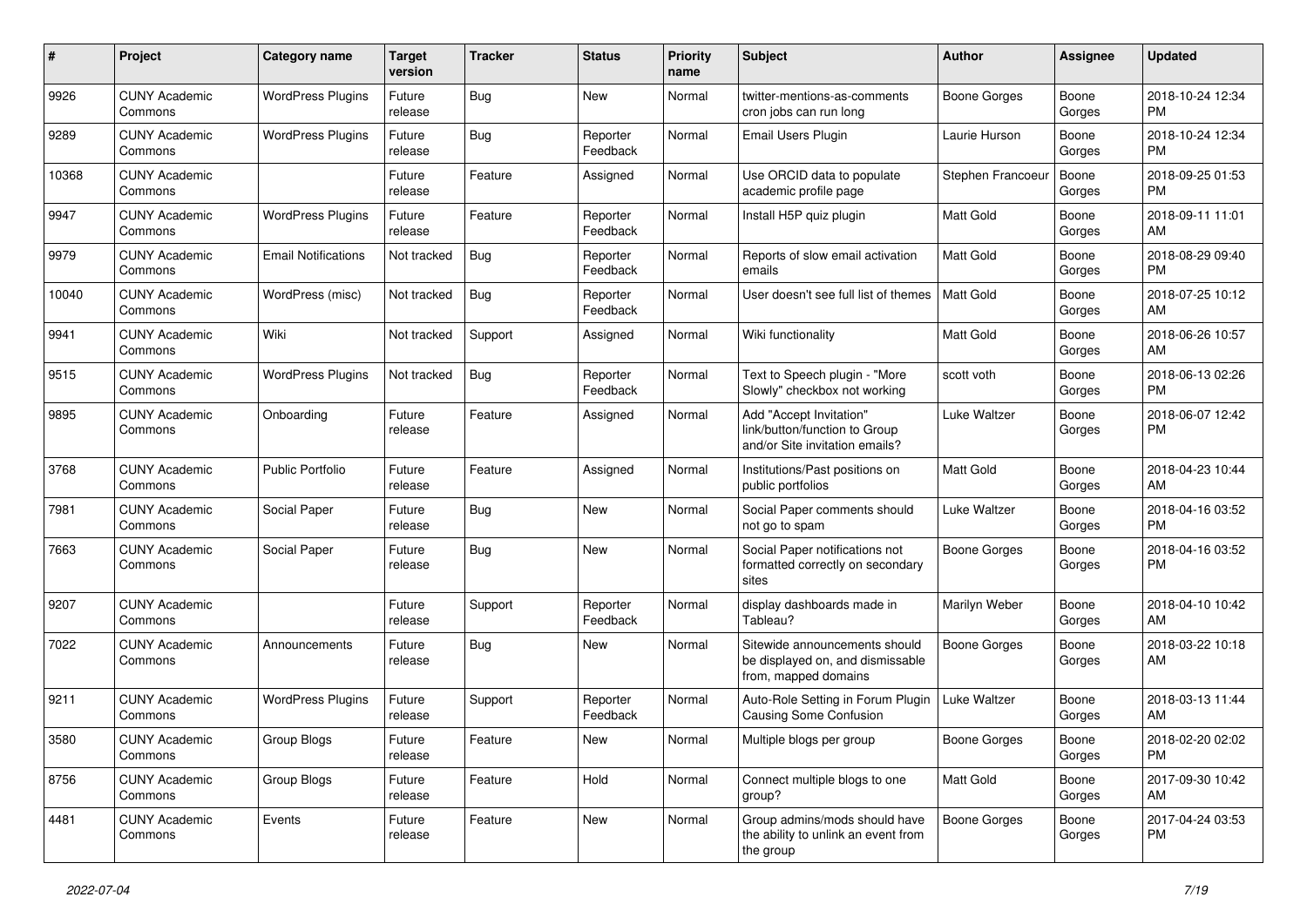| $\#$ | Project                         | <b>Category name</b>    | <b>Target</b><br>version | <b>Tracker</b> | <b>Status</b>        | <b>Priority</b><br>name | <b>Subject</b>                                              | <b>Author</b>           | Assignee        | <b>Updated</b>                |
|------|---------------------------------|-------------------------|--------------------------|----------------|----------------------|-------------------------|-------------------------------------------------------------|-------------------------|-----------------|-------------------------------|
| 4980 | <b>CUNY Academic</b><br>Commons | Home Page               | Future<br>release        | Feature        | Assigned             | Normal                  | <b>CAC Featured Content -- Adding</b><br>Randomization      | <b>Matt Gold</b>        | Boone<br>Gorges | 2016-12-12 03:01<br><b>PM</b> |
| 5234 | <b>CUNY Academic</b><br>Commons | Membership              | Future<br>release        | Feature        | Assigned             | Normal                  | Write Unconfirmed patch for WP                              | Boone Gorges            | Boone<br>Gorges | 2016-10-24 11:18<br>AM        |
| 5182 | <b>CUNY Academic</b><br>Commons | Social Paper            | Future<br>release        | Design/UX      | New                  | Normal                  | "Publishing" a private paper on<br>social paper?            | Raffi<br>Khatchadourian | Boone<br>Gorges | 2016-10-13 04:12<br><b>PM</b> |
| 4903 | <b>CUNY Academic</b><br>Commons | Events                  | Future<br>release        | Design/UX      | Assigned             | Normal                  | Improving visual appearance of<br>event calendars           | <b>Matt Gold</b>        | Boone<br>Gorges | 2016-10-13 11:51<br>AM        |
| 5696 | <b>CUNY Academic</b><br>Commons | Events                  | Future<br>release        | Feature        | Assigned             | Normal                  | Events Calendar - display options<br>calendar aggregation / | <b>Matt Gold</b>        | Boone<br>Gorges | 2016-10-13 11:44<br>AM        |
| 6014 | <b>CUNY Academic</b><br>Commons | Publicity               | Future<br>release        | Publicity      | Reporter<br>Feedback | Normal                  | Google search listing                                       | Matt Gold               | Boone<br>Gorges | 2016-09-21 03:48<br><b>PM</b> |
| 554  | <b>CUNY Academic</b><br>Commons | BuddyPress (misc)       | Future<br>release        | Feature        | Assigned             | Normal                  | Add Trackback notifications to<br>site-wide activity feed   | Matt Gold               | Boone<br>Gorges | 2015-11-09 06:19<br><b>PM</b> |
| 287  | <b>CUNY Academic</b><br>Commons | WordPress (misc)        | Future<br>release        | Feature        | Assigned             | Normal                  | Create troubleshooting tool for<br>account sign-up          | Matt Gold               | Boone<br>Gorges | 2015-11-09 06:17<br><b>PM</b> |
| 2523 | <b>CUNY Academic</b><br>Commons | <b>BuddyPress Docs</b>  | Future<br>release        | Feature        | Assigned             | Normal                  | Allow Users to Upload Images to<br><b>BP</b> Docs           | <b>Matt Gold</b>        | Boone<br>Gorges | 2015-11-09 06:14<br><b>PM</b> |
| 1744 | <b>CUNY Academic</b><br>Commons | <b>BuddyPress Docs</b>  | Future<br>release        | Feature        | Assigned             | Normal                  | Spreadsheet-style Docs                                      | Boone Gorges            | Boone<br>Gorges | 2015-11-09 06:13<br><b>PM</b> |
| 1460 | <b>CUNY Academic</b><br>Commons | Analytics               | Future<br>release        | Feature        | Assigned             | Normal                  | <b>Update System Report</b>                                 | <b>Brian Foote</b>      | Boone<br>Gorges | 2015-11-09 06:13<br><b>PM</b> |
| 1422 | <b>CUNY Academic</b><br>Commons | <b>BuddyPress Docs</b>  | Future<br>release        | Feature        | Assigned             | Normal                  | Make "created Doc" activity icons<br>non-mini               | <b>Boone Gorges</b>     | Boone<br>Gorges | 2015-11-09 05:48<br><b>PM</b> |
| 618  | <b>CUNY Academic</b><br>Commons | <b>BuddyPress Docs</b>  | Future<br>release        | Feature        | Assigned             | Normal                  | BuddyPress Docs: export formats                             | <b>Boone Gorges</b>     | Boone<br>Gorges | 2015-11-09 05:38<br><b>PM</b> |
| 4592 | <b>CUNY Academic</b><br>Commons | Events                  | Future<br>release        | Design/UX      | New                  | Normal                  | Event Creation - Venue Dropdown<br>Slow                     | Samantha Raddatz        | Boone<br>Gorges | 2015-09-14 04:56<br><b>PM</b> |
| 4238 | <b>CUNY Academic</b><br>Commons | Events                  | Future<br>release        | Feature        | Assigned             | Normal                  | Copy Events to Other Groups?                                | Matt Gold               | Boone<br>Gorges | 2015-07-02 10:08<br>AM        |
| 4053 | <b>CUNY Academic</b><br>Commons | Events                  | Future<br>release        | Feature        | Assigned             | Normal                  | Create new tab for past events                              | Matt Gold               | Boone<br>Gorges | 2015-05-12 02:10<br><b>PM</b> |
| 3308 | <b>CUNY Academic</b><br>Commons | Group Invitations       | Future<br>release        | Feature        | Assigned             | Normal                  | Allow members to rescind group<br>invitations               | Matt Gold               | Boone<br>Gorges | 2015-04-01 08:53<br><b>PM</b> |
| 3759 | <b>CUNY Academic</b><br>Commons | WordPress (misc)        | Future<br>release        | Feature        | Assigned             | Normal                  | Review Interface for Adding Users<br>to Blogs               | Matt Gold               | Boone<br>Gorges | 2015-03-24 05:52<br><b>PM</b> |
| 3042 | CUNY Academic<br>Commons        | <b>Public Portfolio</b> | Future<br>release        | Feature        | Assigned             | Normal                  | Browsing member interests                                   | Matt Gold               | Boone<br>Gorges | 2015-03-21 09:04<br><b>PM</b> |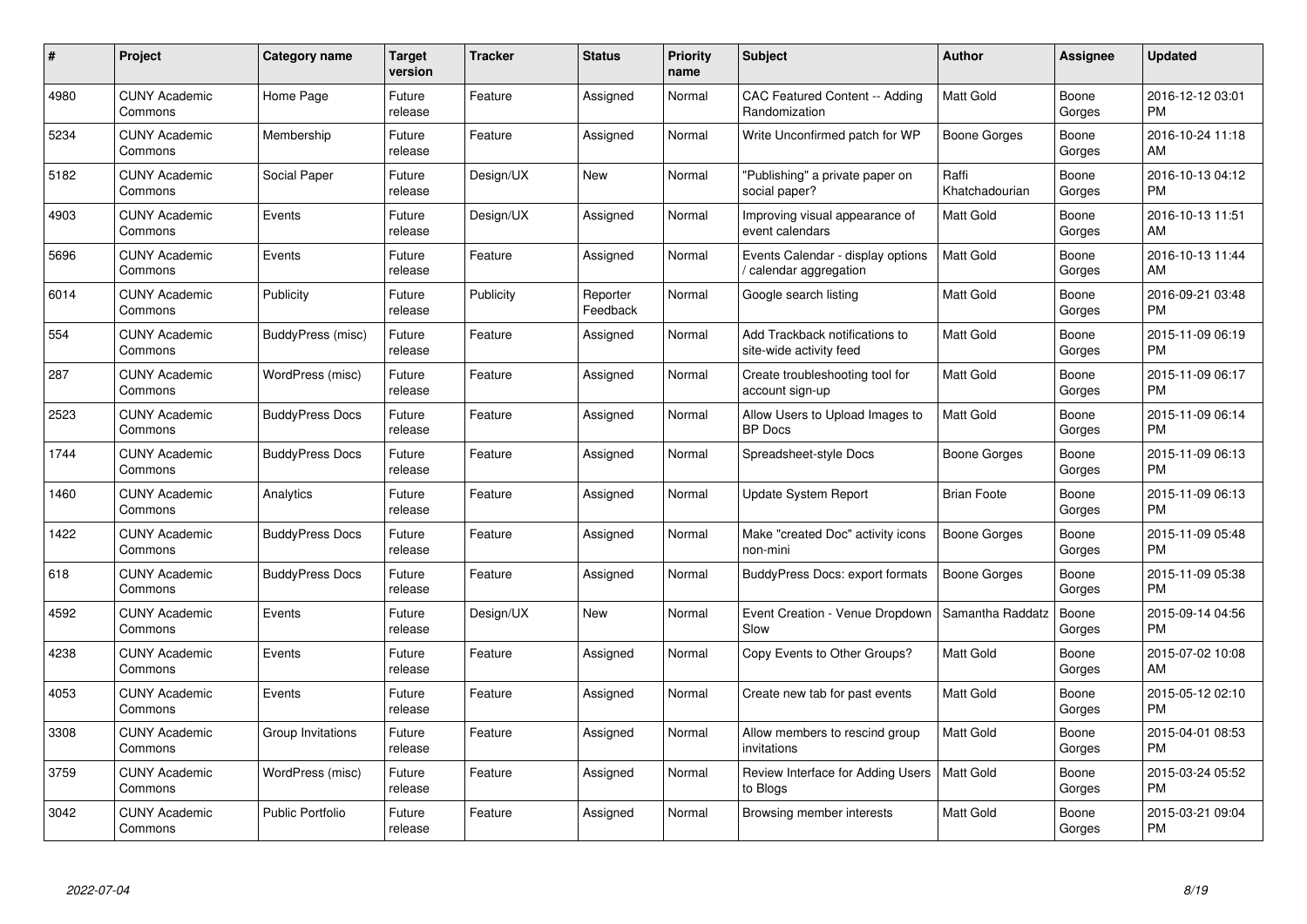| #     | Project                         | <b>Category name</b>     | <b>Target</b><br>version | <b>Tracker</b> | <b>Status</b>        | Priority<br>name | <b>Subject</b>                                                                 | Author              | <b>Assignee</b> | <b>Updated</b>                |
|-------|---------------------------------|--------------------------|--------------------------|----------------|----------------------|------------------|--------------------------------------------------------------------------------|---------------------|-----------------|-------------------------------|
| 2753  | <b>CUNY Academic</b><br>Commons | <b>Public Portfolio</b>  | Future<br>release        | Feature        | New                  | Normal           | Create actual actual tagification in<br>academic interests and other<br>fields | Micki Kaufman       | Boone<br>Gorges | 2015-01-05 08:52<br>PM.       |
| 658   | <b>CUNY Academic</b><br>Commons | <b>WordPress Plugins</b> | Future<br>release        | Feature        | Assigned             | Normal           | Rebulid Sitewide Tag Suggestion                                                | <b>Matt Gold</b>    | Boone<br>Gorges | 2015-01-05 08:47<br>PM.       |
| 3475  | <b>CUNY Academic</b><br>Commons | Events                   | Future<br>release        | Feature        | Assigned             | Normal           | Request to add plugin to<br>streamline room<br>booking/appointment booking     | Naomi Barrettara    | Boone<br>Gorges | 2014-12-01 05:14<br><b>PM</b> |
| 3193  | <b>CUNY Academic</b><br>Commons | Group Forums             | Future<br>release        | Feature        | Assigned             | Normal           | bbPress 2.x dynamic roles and<br><b>RBE</b>                                    | Boone Gorges        | Boone<br>Gorges | 2014-09-30 01:30<br><b>PM</b> |
| 3419  | <b>CUNY Academic</b><br>Commons | Group Invitations        | 1.6.14                   | Bug            | Testing<br>Required  | Normal           | Neatening the display of<br>messages on group requests                         | Matt Gold           | Boone<br>Gorges | 2014-09-01 09:29<br><b>PM</b> |
| 3220  | <b>CUNY Academic</b><br>Commons | <b>Public Portfolio</b>  | Future<br>release        | Feature        | Assigned             | Normal           | Add indent/outdent option to<br>Formatting Buttons on Profile<br>Page          | <b>Matt Gold</b>    | Boone<br>Gorges | 2014-05-21 10:39<br>PM        |
| 1888  | <b>CUNY Academic</b><br>Commons | Home Page                | Future<br>release        | Feature        | Assigned             | Normal           | Refactor BP MPO Activity Filter to<br>support proper pagination                | Sarah Morgano       | Boone<br>Gorges | 2014-05-01 07:11<br>PM        |
| 1508  | <b>CUNY Academic</b><br>Commons | WordPress (misc)         | Future<br>release        | Feature        | Assigned             | Normal           | Share login cookies across<br>mapped domains                                   | <b>Boone Gorges</b> | Boone<br>Gorges | 2012-07-02 12:12<br>PM.       |
| 599   | <b>CUNY Academic</b><br>Commons | BuddyPress (misc)        | Future<br>release        | Feature        | Assigned             | Normal           | Consider adding rating plugins for<br><b>BuddvPress/BBPress</b>                | Matt Gold           | Boone<br>Gorges | 2011-08-22 06:50<br><b>PM</b> |
| 585   | <b>CUNY Academic</b><br>Commons | Group Forums             | Future<br>release        | Feature        | Assigned             | Normal           | Merge Forum Topics                                                             | Sarah Morgano       | Boone<br>Gorges | 2011-07-06 04:11<br>PM.       |
| 635   | <b>CUNY Academic</b><br>Commons | BuddyPress (misc)        | Future<br>release        | Feature        | Assigned             | Normal           | Big Blue Button -<br>Videoconferencing in Groups and<br><b>Blogs</b>           | <b>Matt Gold</b>    | Boone<br>Gorges | 2011-03-14 03:24<br>PM        |
| 500   | <b>CUNY Academic</b><br>Commons | <b>BuddyPress</b> (misc) | Future<br>release        | Feature        | Assigned             | Normal           | Export Group Data                                                              | <b>Matt Gold</b>    | Boone<br>Gorges | 2010-12-19 12:09<br>PM.       |
| 435   | <b>CUNY Academic</b><br>Commons | <b>BuddyPress (misc)</b> | Future<br>release        | Feature        | Assigned             | Normal           | Include Avatar Images in Forum<br><b>Post Notification Emails</b>              | <b>Matt Gold</b>    | Boone<br>Gorges | 2010-12-08 12:40<br><b>PM</b> |
| 377   | <b>CUNY Academic</b><br>Commons | BuddyPress (misc)        | Future<br>release        | Feature        | Assigned             | Normal           | Like buttons                                                                   | Matt Gold           | Boone<br>Gorges | 2010-11-16 05:13<br><b>PM</b> |
| 10354 | <b>CUNY Academic</b><br>Commons | <b>Public Portfolio</b>  | Future<br>release        | Feature        | New                  | Normal           | Opt out of Having a Profile Page                                               | scott voth          | Chris Stein     | 2020-05-12 10:43<br>AM        |
| 1544  | <b>CUNY Academic</b><br>Commons | Groups (misc)            | Future<br>release        | Feature        | Reporter<br>Feedback | Normal           | Group Filtering and Sorting                                                    | Matt Gold           | Chris Stein     | 2019-03-01 02:25<br><b>PM</b> |
| 9028  | <b>CUNY Academic</b><br>Commons | Onboarding               | Future<br>release        | Feature        | Assigned             | Normal           | suggest groups to new members<br>during the registration process               | Matt Gold           | Chris Stein     | 2018-10-24 12:34<br><b>PM</b> |
| 2881  | <b>CUNY Academic</b><br>Commons | Public Portfolio         | Future<br>release        | Feature        | Assigned             | Normal           | Redesign the UX for Profiles                                                   | Chris Stein         | Chris Stein     | 2016-10-13 12:45<br><b>PM</b> |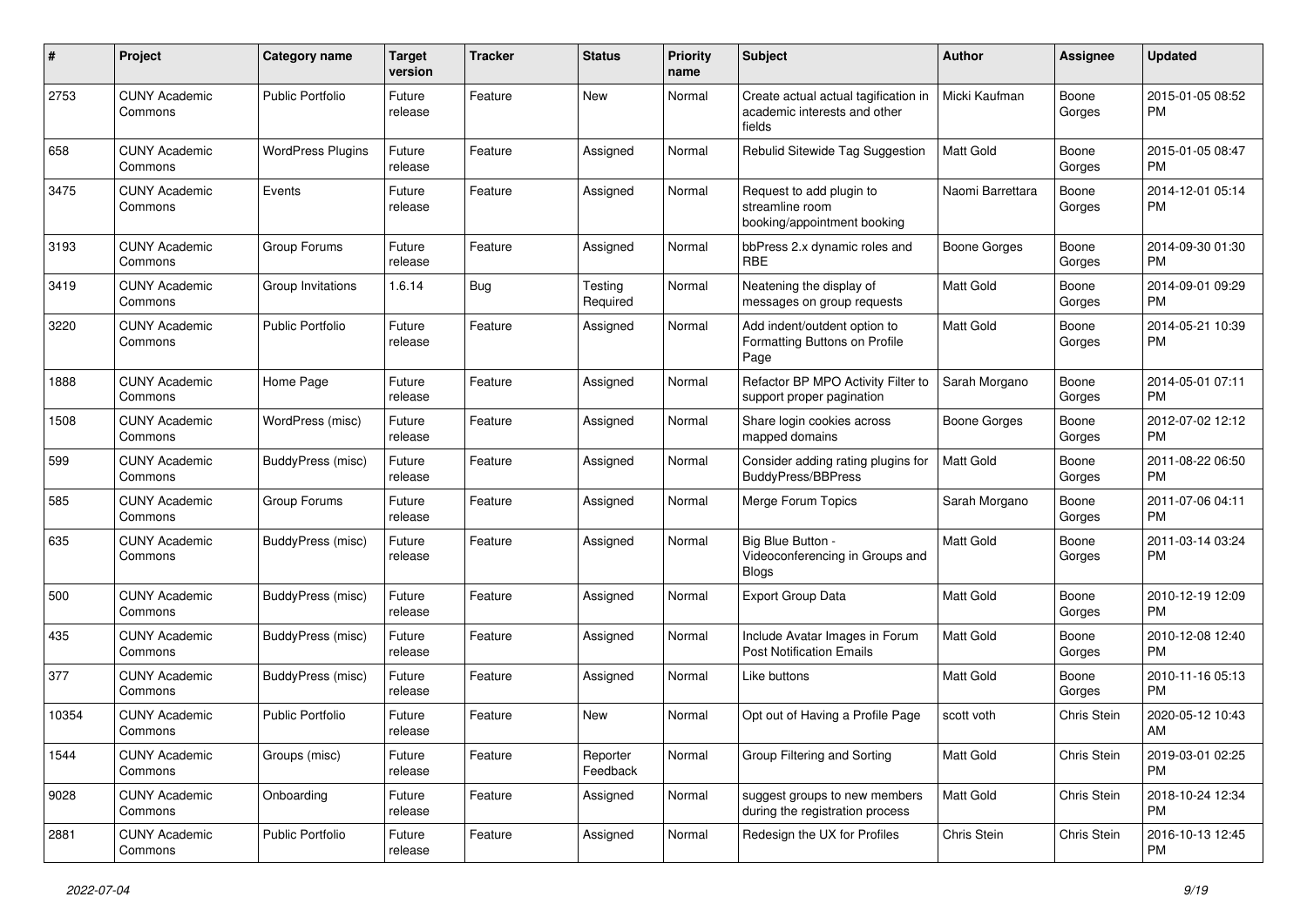| $\pmb{\#}$ | Project                                                                 | Category name                  | <b>Target</b><br>version | <b>Tracker</b> | <b>Status</b> | <b>Priority</b><br>name | <b>Subject</b>                                                      | <b>Author</b>        | Assignee            | <b>Updated</b>                |
|------------|-------------------------------------------------------------------------|--------------------------------|--------------------------|----------------|---------------|-------------------------|---------------------------------------------------------------------|----------------------|---------------------|-------------------------------|
| 5827       | <b>CUNY Academic</b><br>Commons                                         | <b>Public Portfolio</b>        | Future<br>release        | Bug            | Assigned      | Normal                  | Academic Interests square bracket   scott voth<br>links not working |                      | Chris Stein         | 2016-08-11 11:59<br><b>PM</b> |
| 365        | <b>CUNY Academic</b><br>Commons                                         | WordPress (misc)               | Future<br>release        | Feature        | Assigned      | Normal                  | <b>Create Mouseover Tooltips</b><br>throughout Site                 | Matt Gold            | Chris Stein         | 2015-11-09 06:18<br><b>PM</b> |
| 3059       | <b>CUNY Academic</b><br>Commons                                         | Group Forums                   | Future<br>release        | Design/UX      | New           | Normal                  | Forum Post Permissable Content<br><b>Explanatory Text</b>           | Chris Stein          | Chris Stein         | 2015-04-02 11:27<br>AM        |
| 3770       | <b>CUNY Academic</b><br>Commons                                         | <b>Public Portfolio</b>        | Future<br>release        | Feature        | Assigned      | Normal                  | Improve Layout/Formatting of<br>Positions Area on Public Portfolios | Matt Gold            | Chris Stein         | 2015-04-01 09:17<br><b>PM</b> |
| 2754       | <b>CUNY Academic</b><br>Commons                                         | Design                         | Future<br>release        | Feature        | Assigned      | Normal                  | Determine strategy for CAC logo<br>handling in top header           | Micki Kaufman        | Chris Stein         | 2015-01-05 08:53<br><b>PM</b> |
| 2832       | <b>CUNY Academic</b><br>Commons                                         | <b>Public Portfolio</b>        | Future<br>release        | Feature        | Assigned      | Normal                  | Improve interface for (not)<br>auto-linking profile fields          | Boone Gorges         | Chris Stein         | 2015-01-05 08:52<br><b>PM</b> |
| 3330       | <b>CUNY Academic</b><br>Commons                                         | My Commons                     | Future<br>release        | Feature        | Assigned      | Normal                  | "Commons Information" tool                                          | Boone Gorges         | Chris Stein         | 2014-09-22 08:46<br><b>PM</b> |
| 860        | <b>CUNY Academic</b><br>Commons                                         | Design                         | Future<br>release        | Design/UX      | Assigned      | Normal                  | <b>Standardize Button Treatment</b><br><b>Across the Commons</b>    | Chris Stein          | Chris Stein         | 2014-05-01 09:45<br>AM        |
| 8078       | <b>CUNY Academic</b><br>Commons                                         | <b>WordPress Plugins</b>       | Future<br>release        | System Upgrade | Assigned      | Normal                  | <b>CommentPress Updates</b>                                         | Margaret Galvan      | Christian<br>Wach   | 2017-05-08 03:49<br><b>PM</b> |
| 13199      | <b>CUNY Academic</b><br>Commons                                         | Group Forums                   | Future<br>release        | Feature        | New           | Normal                  | Favoring Groups over bbPress<br>plugin                              | Colin McDonald       | Colin<br>McDonald   | 2021-11-19 12:28<br><b>PM</b> |
| 5268       | <b>CUNY Academic</b><br>Commons                                         | Group Forums                   | Future<br>release        | Bug            | Assigned      | Normal                  | Long-time to post to multiple<br>groups                             | Luke Waltzer         | Daniel Jones        | 2016-09-07 06:31<br><b>PM</b> |
| 4438       | <b>CUNY Academic</b><br>Commons                                         | Events                         | Future<br>release        | Bug            | Assigned      | Normal                  | Events Calendar - Export<br><b>Recurring Events</b>                 | scott voth           | Daniel Jones        | 2016-05-23 04:25<br><b>PM</b> |
| 412        | <b>CUNY Academic</b><br>Commons                                         | <b>WordPress Themes</b>        | Future<br>release        | Feature        | Assigned      | Normal                  | <b>Featured Themes</b>                                              | <b>Matt Gold</b>     | Dominic<br>Giglio   | 2015-01-05 08:44<br><b>PM</b> |
| 2167       | <b>CUNY Academic</b><br>Commons                                         | WordPress (misc)               | Future<br>release        | <b>Bug</b>     | Assigned      | Normal                  | <b>CAC-Livestream Plugin Issues</b>                                 | <b>Michael Smith</b> | Dominic<br>Giglio   | 2015-01-02 03:06<br><b>PM</b> |
| 12062      | AD/O365 Transition<br>from NonMatric to<br><b>Matriculated Students</b> |                                |                          | Feature        | In Progress   | Normal                  | create solution and console<br>project                              | Emilio Rodriguez     | Emilio<br>Rodriguez | 2019-11-12 03:56<br><b>PM</b> |
| 9835       | <b>CUNY Academic</b><br>Commons                                         | Group Forums                   | Future<br>release        | Bug            | Assigned      | Normal                  | add a "like" function?                                              | Marilyn Weber        | <b>Erik Trainer</b> | 2018-06-05 01:49<br><b>PM</b> |
| 13891      | <b>CUNY Academic</b><br>Commons                                         | Internal Tools and<br>Workflow | 2.1.0                    | Feature        | New           | Normal                  | Migrate automated linting to<br>GitHub Actions                      | Boone Gorges         | Jeremy Felt         | 2022-06-29 11:13<br>AM        |
| 15194      | <b>CUNY Academic</b><br>Commons                                         | Internal Tools and<br>Workflow | 2.1.0                    | Feature        | New           | Normal                  | PHPCS sniff for un-restored<br>switch_to_blog() calls               | Boone Gorges         | Jeremy Felt         | 2022-05-26 10:45<br>AM        |
| 13331      | <b>CUNY Academic</b><br>Commons                                         | Site cloning                   | Future<br>release        | <b>Bug</b>     | <b>New</b>    | Normal                  | Combine Site Template and Clone<br>operations                       | Boone Gorges         | Jeremy Felt         | 2021-11-19 12:39<br><b>PM</b> |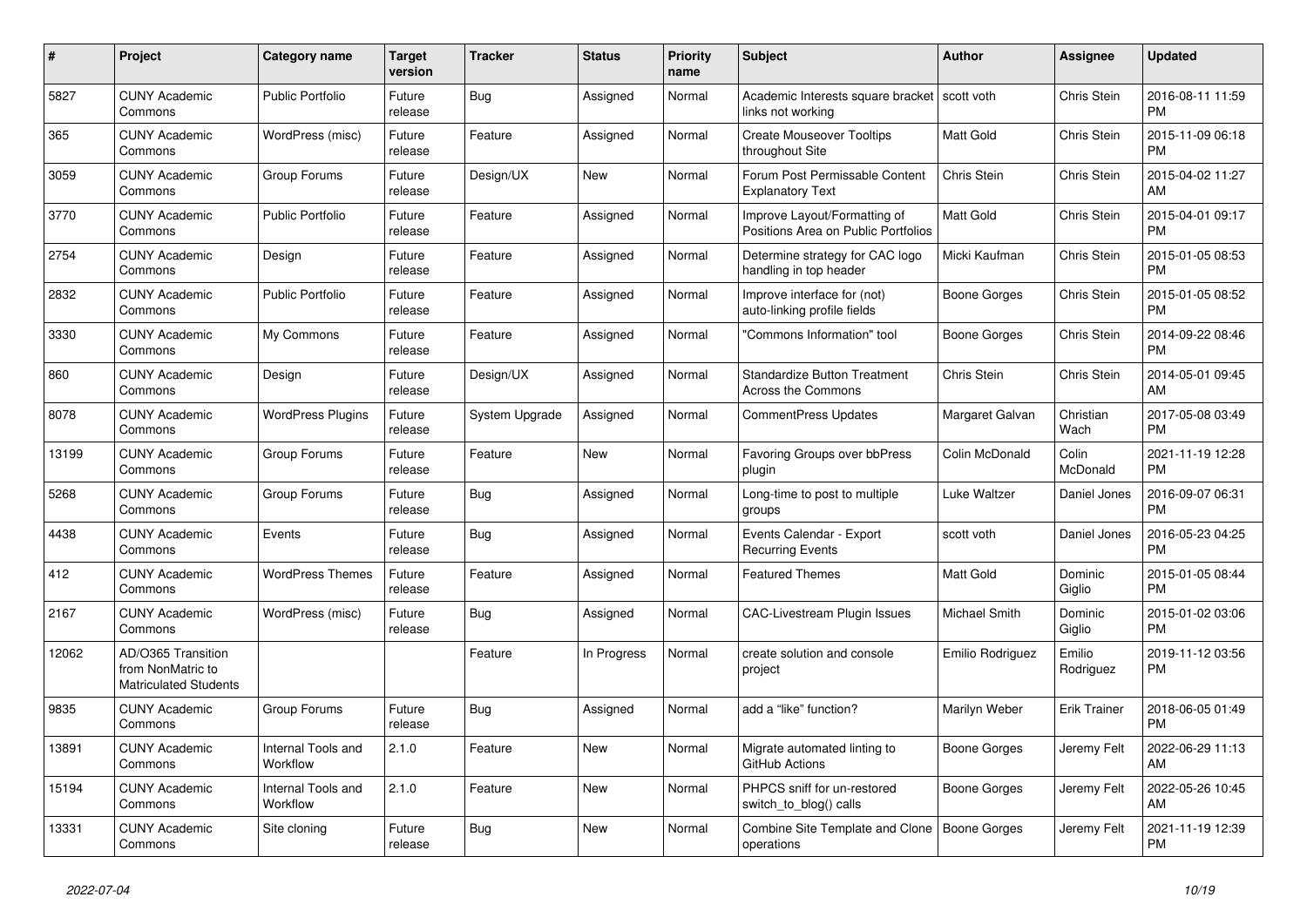| #     | Project                         | <b>Category name</b>      | <b>Target</b><br>version | <b>Tracker</b> | <b>Status</b>        | <b>Priority</b><br>name | <b>Subject</b>                                                                        | Author                  | Assignee           | <b>Updated</b>                |
|-------|---------------------------------|---------------------------|--------------------------|----------------|----------------------|-------------------------|---------------------------------------------------------------------------------------|-------------------------|--------------------|-------------------------------|
| 14475 | <b>CUNY Academic</b><br>Commons |                           | Not tracked              | Publicity      | <b>New</b>           | Normal                  | OER Showcase Page                                                                     | Laurie Hurson           | Laurie Hurson      | 2021-09-14 10:46<br>AM        |
| 12446 | <b>CUNY Academic</b><br>Commons | Groups (misc)             | Future<br>release        | Feature        | Reporter<br>Feedback | Normal                  | Toggle default site to group forum<br>posting                                         | Laurie Hurson           | Laurie Hurson      | 2020-03-10 11:57<br>AM        |
| 11517 | <b>CUNY Academic</b><br>Commons |                           | Not tracked              | Feature        | Assigned             | Normal                  | wp-accessibility plugin should not<br>strip 'target="_blank"' by default              | Boone Gorges            | Laurie Hurson      | 2019-09-24 09:57<br>AM        |
| 8666  | <b>CUNY Academic</b><br>Commons | Teaching                  | Not tracked              | Documentation  | Assigned             | Normal                  | Create Teaching on the Commons<br>Resource Page                                       | Matt Gold               | Laurie Hurson      | 2019-09-23 03:16<br><b>PM</b> |
| 11879 | <b>CUNY Academic</b><br>Commons |                           | Not tracked              | Bug            | New                  | Normal                  | Hypothesis comments appearing<br>on multiple, different pdfs across<br>blogs          | Laurie Hurson           | Laurie Hurson      | 2019-09-19 02:39<br>PM        |
| 6078  | <b>CUNY Academic</b><br>Commons | <b>Blogs (BuddyPress)</b> | Future<br>release        | Feature        | New                  | Normal                  | <b>Explore Adding Network Blog</b><br>Metadata Plugin                                 | Luke Waltzer            | Luke Waltzer       | 2016-10-11 10:29<br><b>PM</b> |
| 5955  | <b>CUNY Academic</b><br>Commons | Outreach                  | Future<br>release        | Feature        | Assigned             | Normal                  | Create auto-newsletter for<br>commons members                                         | <b>Matt Gold</b>        | Luke Waltzer       | 2016-08-30 10:34<br>AM        |
| 2666  | <b>CUNY Academic</b><br>Commons | About page                | Not tracked              | Documentation  | Assigned             | Normal                  | <b>Update About Text</b>                                                              | Chris Stein             | Luke Waltzer       | 2016-03-04 11:19<br>AM        |
| 12392 | <b>CUNY Academic</b><br>Commons | Help/Codex                | Not tracked              | Documentation  | New                  | Normal                  | Updates to Common Commons<br>Questions on Help Page                                   | scott voth              | Margaret<br>Galvan | 2020-02-11 10:53<br>AM        |
| 8211  | <b>CUNY Academic</b><br>Commons | <b>WordPress Themes</b>   | Future<br>release        | Feature        | New                  | Normal                  | Theme Suggestions: Material<br>Design-Inspired Themes                                 | Margaret Galvan         | Margaret<br>Galvan | 2017-08-07 02:48<br><b>PM</b> |
| 7828  | <b>CUNY Academic</b><br>Commons |                           | Not tracked              | Feature        | Assigned             | Normal                  | Theme Assessment 2017                                                                 | Margaret Galvan         | Margaret<br>Galvan | 2017-05-02 10:41<br><b>PM</b> |
| 6298  | <b>CUNY Academic</b><br>Commons | <b>User Experience</b>    | Not tracked              | Design/UX      | Assigned             | Normal                  | Examine data from survey                                                              | <b>Matt Gold</b>        | Margaret<br>Galvan | 2016-10-14 12:16<br><b>PM</b> |
| 12382 | <b>CUNY Academic</b><br>Commons | Membership                | Not tracked              | Support        | New                  | Normal                  | Email request change                                                                  | Marilyn Weber           | Marilyn<br>Weber   | 2020-02-06 12:56<br><b>PM</b> |
| 9420  | <b>CUNY Academic</b><br>Commons | cuny.is                   | Not tracked              | Feature        | New                  | Normal                  | Request for http://cuny.is/streams                                                    | Raffi<br>Khatchadourian | Marilyn<br>Weber   | 2018-04-02 10:08<br>AM        |
| 8837  | <b>CUNY Academic</b><br>Commons |                           | Not tracked              | Feature        | Assigned             | Normal                  | Create a form to request info from<br>people requesting premium<br>themes and plugins | Matt Gold               | Marilyn<br>Weber   | 2017-11-14 03:35<br><b>PM</b> |
| 3509  | <b>CUNY Academic</b><br>Commons | Publicity                 | 1.7                      | Publicity      | New                  | Normal                  | Create 1.7 digital signage imagery                                                    | Micki Kaufman           | Marilyn<br>Weber   | 2014-10-01 12:40<br>PM        |
| 12484 | <b>CUNY Academic</b><br>Commons |                           | Not tracked              | Support        | Reporter<br>Feedback | Normal                  | Sign up Code for COIL Course<br>starting in March                                     | Laurie Hurson           | Matt Gold          | 2020-03-02 02:26<br><b>PM</b> |
| 11545 | <b>CUNY Academic</b><br>Commons | <b>WordPress Plugins</b>  | Not tracked              | Support        | New                  | Normal                  | Twitter searches in WordPress                                                         | Gina Cherry             | Matt Gold          | 2019-09-23 01:03<br><b>PM</b> |
| 11493 | <b>CUNY Academic</b><br>Commons | Domain Mapping            | Not tracked              | Support        | Reporter<br>Feedback | Normal                  | Domain Mapping Request - Talia<br>Schaffer                                            | scott voth              | Matt Gold          | 2019-08-06 08:39<br>AM        |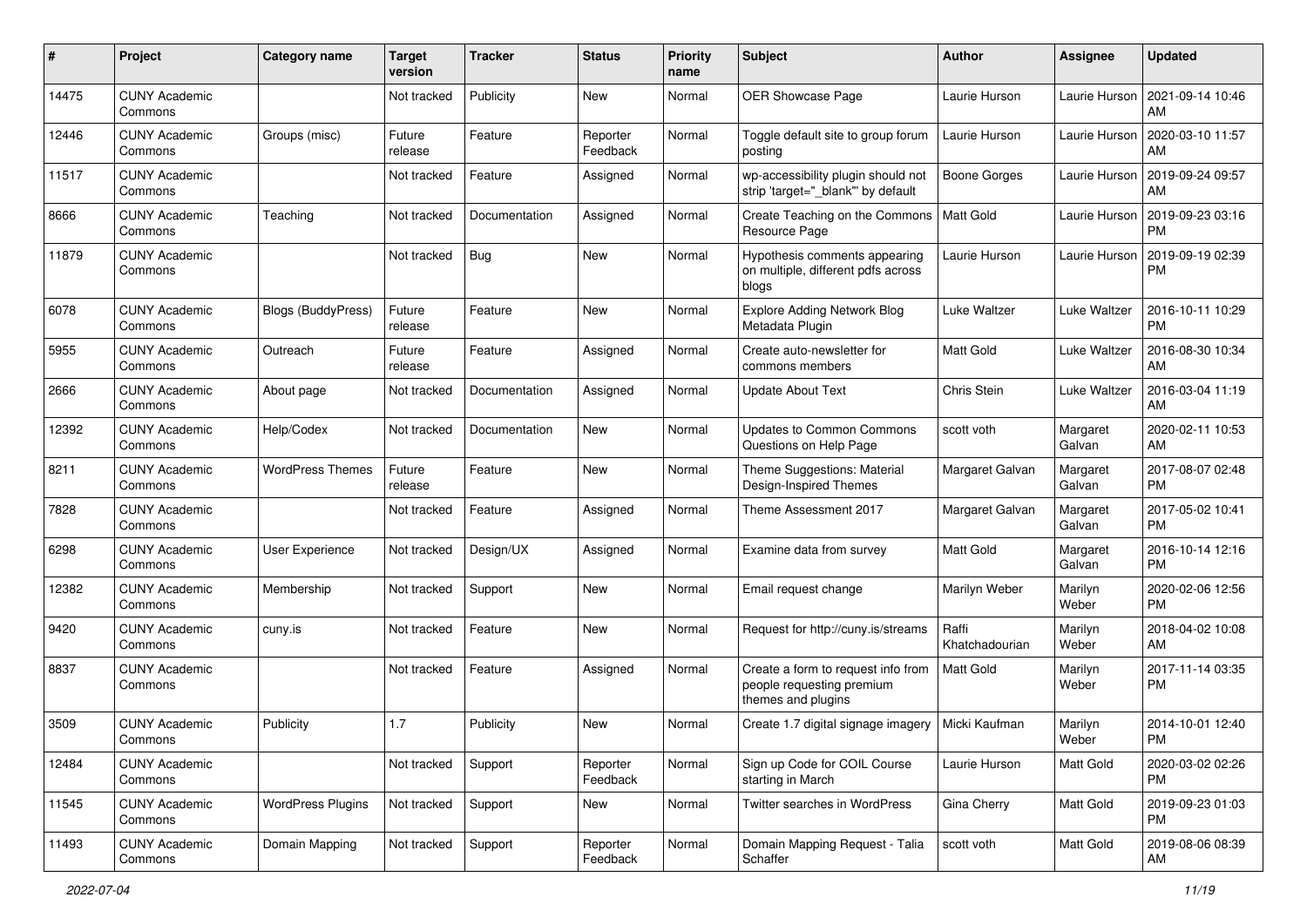| #     | Project                         | Category name            | <b>Target</b><br>version | Tracker    | <b>Status</b>        | <b>Priority</b><br>name | <b>Subject</b>                                                                       | <b>Author</b>    | Assignee           | <b>Updated</b>                |
|-------|---------------------------------|--------------------------|--------------------------|------------|----------------------|-------------------------|--------------------------------------------------------------------------------------|------------------|--------------------|-------------------------------|
| 10839 | <b>CUNY Academic</b><br>Commons | About page               | Not tracked              | Support    | New                  | Normal                  | <b>Mission Statement Needs</b><br>Revision                                           | scott voth       | Matt Gold          | 2018-12-26 10:58<br>AM        |
| 8607  | <b>CUNY Academic</b><br>Commons |                          | Not tracked              | Support    | <b>New</b>           | Normal                  | Paypal?                                                                              | Marilyn Weber    | Matt Gold          | 2018-05-15 01:37<br><b>PM</b> |
| 9015  | <b>CUNY Academic</b><br>Commons | Groups (misc)            | Not tracked              | Outreach   | Assigned             | Normal                  | Email group admins the email<br>addresses of their groups                            | <b>Matt Gold</b> | Matt Gold          | 2018-01-02 09:54<br>AM        |
| 8898  | <b>CUNY Academic</b><br>Commons | Social Paper             | Not tracked              | Feature    | Assigned             | Normal                  | Usage data on docs and social<br>paper                                               | Matt Gold        | Matt Gold          | 2017-11-16 11:32<br>AM        |
| 3657  | <b>CUNY Academic</b><br>Commons | WordPress (misc)         | Not tracked              | Feature    | <b>New</b>           | Normal                  | Create alert for GC email<br>addresses                                               | Matt Gold        | Matt Gold          | 2016-04-14 11:29<br><b>PM</b> |
| 2175  | <b>CUNY Academic</b><br>Commons | WordPress (misc)         | Not tracked              | Support    | Assigned             | Normal                  | Subscibe 2 vs. Jetpack<br>subscription options                                       | local admin      | Matt Gold          | 2016-01-26 04:58<br><b>PM</b> |
| 4972  | <b>CUNY Academic</b><br>Commons | Analytics                | Not tracked              | <b>Bug</b> | <b>New</b>           | Normal                  | <b>Newsletter Analytics</b>                                                          | Stephen Real     | Matt Gold          | 2015-12-09 12:54<br><b>PM</b> |
| 4225  | <b>CUNY Academic</b><br>Commons | <b>DiRT</b> Integration  | Future<br>release        | Design/UX  | <b>New</b>           | Normal                  | Add information to DIRT page (in<br>Create a Group)                                  | Samantha Raddatz | <b>Matt Gold</b>   | 2015-06-26 03:14<br><b>PM</b> |
| 3691  | <b>CUNY Academic</b><br>Commons | <b>WordPress Plugins</b> | Future<br>release        | Bug        | New                  | Normal                  | <b>WPMU Domain Mapping</b><br>Debugging on cdev                                      | Raymond Hoh      | Matt Gold          | 2014-12-12 09:04<br>AM        |
| 2573  | NYCDH Community<br>Site         |                          |                          | Feature    | Reporter<br>Feedback | Normal                  | Add dh_nyc twitter list feed to site                                                 | Mark Newton      | Matt Gold          | 2013-05-16 11:42<br><b>PM</b> |
| 8902  | <b>CUNY Academic</b><br>Commons | Design                   | Not tracked              | Feature    | Assigned             | Normal                  | Report back on research on<br><b>BuddyPress themes</b>                               | Matt Gold        | Michael Smith      | 2017-11-10 12:31<br><b>PM</b> |
| 3506  | <b>CUNY Academic</b><br>Commons | Publicity                | 1.7                      | Publicity  | New                  | Normal                  | Prepare 1.7 email messaging                                                          | Micki Kaufman    | Micki<br>Kaufman   | 2014-10-01 12:36<br><b>PM</b> |
| 7624  | <b>CUNY Academic</b><br>Commons | BuddyPress (misc)        | Future<br>release        | Design/UX  | <b>New</b>           | Normal                  | <b>BP</b> Notifications                                                              | Luke Waltzer     | Paige Dupont       | 2017-02-08 10:43<br><b>PM</b> |
| 11393 | <b>CUNY Academic</b><br>Commons |                          | Not tracked              | Publicity  | <b>New</b>           | Normal                  | After 1.15 release, ceate a hero<br>slide and post about adding a site<br>to a group | scott voth       | Patrick<br>Sweeney | 2019-05-14 10:32<br>AM        |
| 16319 | <b>CUNY Academic</b><br>Commons | <b>WordPress Plugins</b> | 2.0.3                    | <b>Bug</b> | New                  | Normal                  | Request for Events Calendar Pro<br>5.14.2 update                                     | Raymond Hoh      | Raymond<br>Hoh     | 2022-07-01 04:16<br><b>PM</b> |
| 11649 | <b>CUNY Academic</b><br>Commons | <b>WordPress Plugins</b> | 2.0.3                    | <b>Bug</b> | In Progress          | Normal                  | CC license displayed on every<br>page                                                | Gina Cherry      | Raymond<br>Hoh     | 2022-06-29 11:32<br>AM        |
| 16245 | <b>CUNY Academic</b><br>Commons | WordPress (misc)         |                          | Bug        | Reporter<br>Feedback | Normal                  | Save Button missing on<br>WordPress Profile page                                     | scott voth       | Raymond<br>Hoh     | 2022-06-16 03:09<br><b>PM</b> |
| 16177 | <b>CUNY Academic</b><br>Commons | Reply By Email           |                          | <b>Bug</b> | New                  | Normal                  | Switch to Inbound mode for RBE                                                       | Raymond Hoh      | Raymond<br>Hoh     | 2022-05-30 04:32<br><b>PM</b> |
| 13946 | <b>CUNY Academic</b><br>Commons | <b>WordPress Plugins</b> | 2.1.0                    | Support    | Assigned             | Normal                  | <b>Custom Embed handler For</b><br>OneDrive files                                    | scott voth       | Raymond<br>Hoh     | 2022-05-26 10:46<br>AM        |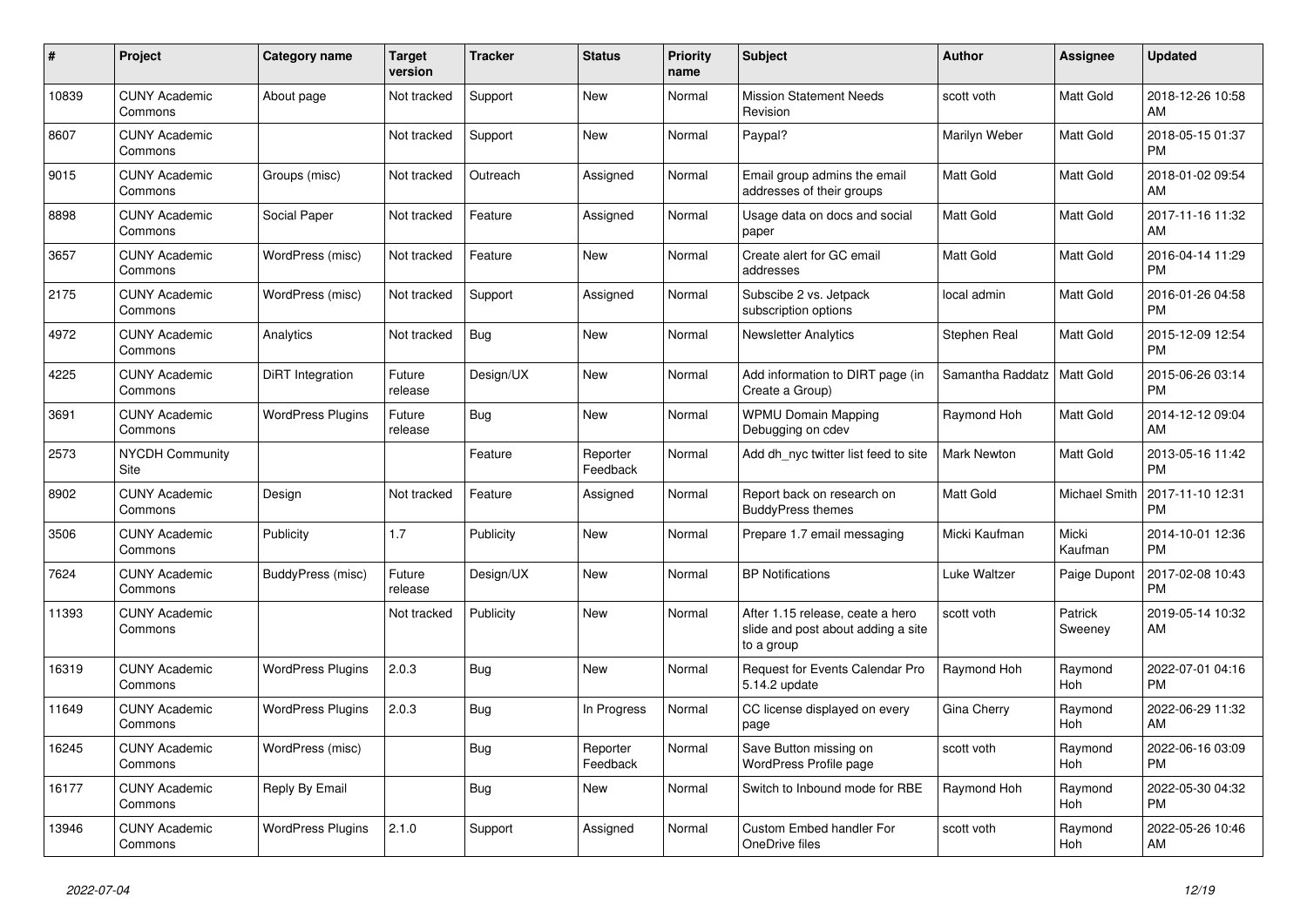| #     | Project                         | Category name            | <b>Target</b><br>version | <b>Tracker</b> | <b>Status</b>        | <b>Priority</b><br>name | <b>Subject</b>                                                  | <b>Author</b>           | <b>Assignee</b> | <b>Updated</b>                |
|-------|---------------------------------|--------------------------|--------------------------|----------------|----------------------|-------------------------|-----------------------------------------------------------------|-------------------------|-----------------|-------------------------------|
| 16110 | <b>CUNY Academic</b><br>Commons |                          |                          | Support        | Reporter<br>Feedback | Normal                  | remove Creative Commons<br>license from pages?                  | Marilyn Weber           | Raymond<br>Hoh  | 2022-05-17 06:11<br><b>PM</b> |
| 11243 | <b>CUNY Academic</b><br>Commons | BuddyPress (misc)        | Future<br>release        | Bug            | <b>New</b>           | Normal                  | Audit bp-custom.php                                             | Raymond Hoh             | Raymond<br>Hoh  | 2022-04-26 11:59<br>AM        |
| 15516 | <b>CUNY Academic</b><br>Commons | <b>WordPress Plugins</b> |                          | Bug            | Reporter<br>Feedback | Normal                  | Can't publish or save draft of post<br>on wordpress.com         | Raffi<br>Khatchadourian | Raymond<br>Hoh  | 2022-03-02 05:52<br><b>PM</b> |
| 14994 | <b>CUNY Academic</b><br>Commons | cdev.gc.cuny.edu         | Not tracked              | Support        | In Progress          | Normal                  | Clear Cache on CDEV                                             | scott voth              | Raymond<br>Hoh  | 2021-12-07 03:51<br><b>PM</b> |
| 14983 | <b>CUNY Academic</b><br>Commons | WordPress (misc)         | Not tracked              | Support        | Reporter<br>Feedback | Normal                  | "Read More" tag not working                                     | Rebecca Krisel          | Raymond<br>Hoh  | 2021-11-23 01:17<br><b>PM</b> |
| 13358 | <b>CUNY Academic</b><br>Commons | Group Forums             | Future<br>release        | Feature        | <b>New</b>           | Normal                  | Improved UI for group forum<br>threading settings               | Boone Gorges            | Raymond<br>Hoh  | 2021-11-19 12:27<br><b>PM</b> |
| 14496 | <b>CUNY Academic</b><br>Commons | Domain Mapping           | Future<br>release        | <b>Bug</b>     | <b>New</b>           | Normal                  | Mapped domain SSO uses<br>third-party cookies                   | Raymond Hoh             | Raymond<br>Hoh  | 2021-05-24 04:03<br><b>PM</b> |
| 7115  | <b>CUNY Academic</b><br>Commons | Groups (misc)            | Future<br>release        | Feature        | Reporter<br>Feedback | Normal                  | make licensing info clear during<br>group creation              | <b>Matt Gold</b>        | Raymond<br>Hoh  | 2020-12-08 11:32<br>AM        |
| 13430 | <b>CUNY Academic</b><br>Commons | Reply By Email           | Not tracked              | Bug            | New                  | Normal                  | Delay in RBE                                                    | Luke Waltzer            | Raymond<br>Hoh  | 2020-10-13 11:16<br>AM        |
| 13328 | <b>CUNY Academic</b><br>Commons | Group Forums             | Not tracked              | Bug            | Reporter<br>Feedback | Normal                  | cross-posting in two related<br>groups                          | Marilyn Weber           | Raymond<br>Hoh  | 2020-09-15 10:39<br><b>PM</b> |
| 13286 | <b>CUNY Academic</b><br>Commons |                          | Not tracked              | Support        | New                  | Normal                  | problem connecting with<br>WordPress app                        | Marilyn Weber           | Raymond<br>Hoh  | 2020-09-08 11:16<br>AM        |
| 12741 | <b>CUNY Academic</b><br>Commons | <b>WordPress Plugins</b> | Not tracked              | Support        | Reporter<br>Feedback | Normal                  | Tableau Public Viz Block                                        | Marilyn Weber           | Raymond<br>Hoh  | 2020-05-12 11:00<br>AM        |
| 12004 | <b>CUNY Academic</b><br>Commons |                          | Not tracked              | Support        | Reporter<br>Feedback | Normal                  | Notifications for spam blog<br>comments                         | Gina Cherry             | Raymond<br>Hoh  | 2019-11-01 12:05<br><b>PM</b> |
| 11624 | <b>CUNY Academic</b><br>Commons | WordPress (misc)         | Not tracked              | Support        | New                  | Normal                  | Change pages into posts or swap<br>database for a Commons site? | Stephen Klein           | Raymond<br>Hoh  | 2019-07-09 11:04<br>AM        |
| 11149 | <b>CUNY Academic</b><br>Commons |                          | Not tracked              | Support        | Reporter<br>Feedback | Normal                  | comments getting blocked                                        | Marilyn Weber           | Raymond<br>Hoh  | 2019-03-26 11:40<br>AM        |
| 10659 | <b>CUNY Academic</b><br>Commons | Group Forums             | Future<br>release        | Feature        | Assigned             | Normal                  | Post to multiple groups via email                               | <b>Matt Gold</b>        | Raymond<br>Hoh  | 2018-11-15 12:54<br>AM        |
| 10262 | <b>CUNY Academic</b><br>Commons |                          | Not tracked              | <b>Bug</b>     | Reporter<br>Feedback | Normal                  | Newsletter Plugin: Broken Image<br>at Bottom of All Newsletters | Mark Webb               | Raymond<br>Hoh  | 2018-08-30 05:17<br><b>PM</b> |
| 9729  | <b>CUNY Academic</b><br>Commons | <b>SEO</b>               | Not tracked              | Support        | New                  | Normal                  | 503 Errors showing on<br>newlaborforum.cuny.edu                 | Diane Krauthamer        | Raymond<br>Hoh  | 2018-05-22 04:48<br><b>PM</b> |
| 9346  | <b>CUNY Academic</b><br>Commons | WordPress (misc)         | Not tracked              | <b>Bug</b>     | <b>New</b>           | Normal                  | Clone cetls.bmcc.cuny.edu for<br>development                    | Owen Roberts            | Raymond<br>Hoh  | 2018-03-06 05:35<br><b>PM</b> |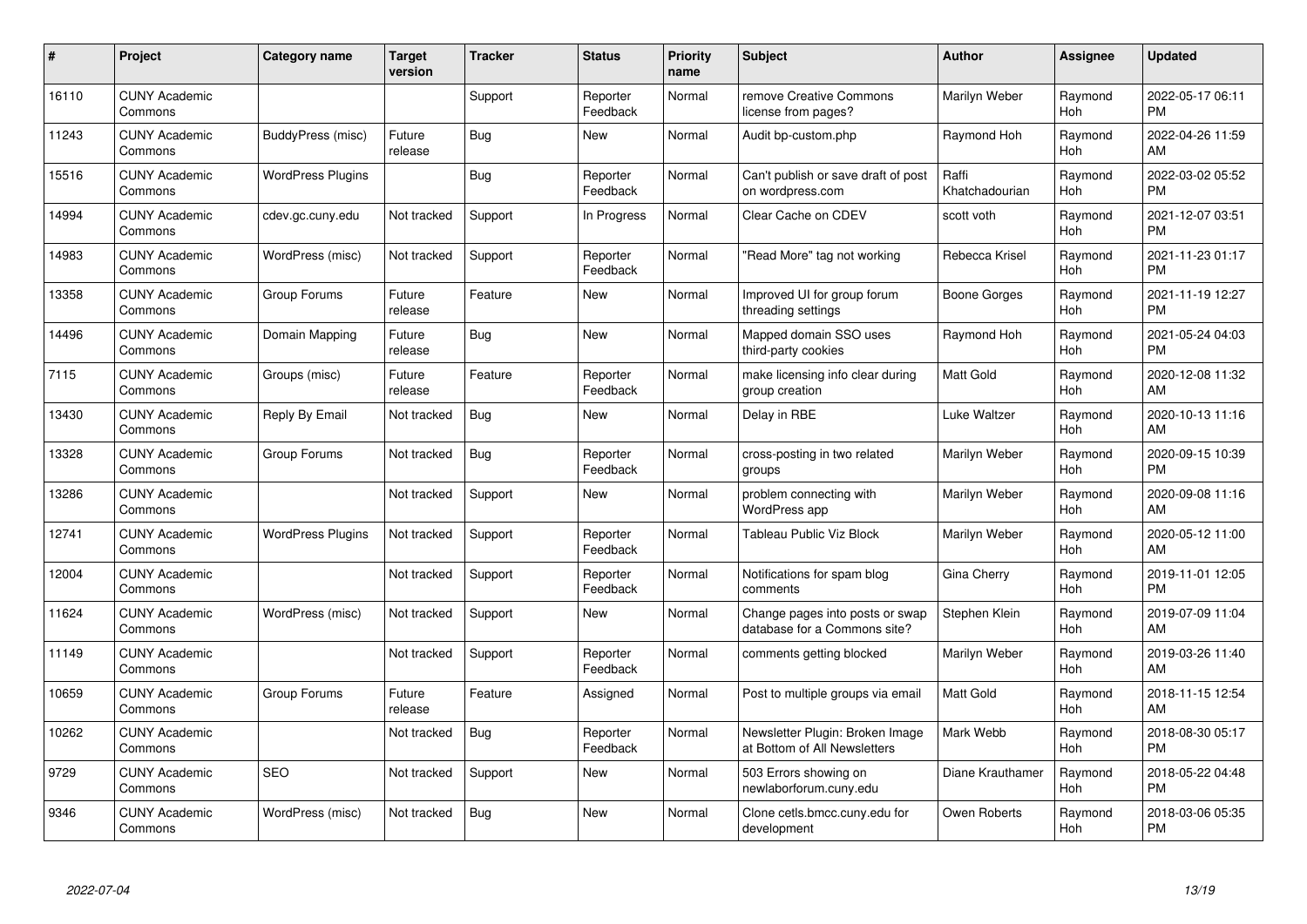| $\#$ | Project                         | <b>Category name</b>     | Target<br>version | <b>Tracker</b> | <b>Status</b> | <b>Priority</b><br>name | <b>Subject</b>                                                     | Author                  | <b>Assignee</b>       | <b>Updated</b>                |
|------|---------------------------------|--------------------------|-------------------|----------------|---------------|-------------------------|--------------------------------------------------------------------|-------------------------|-----------------------|-------------------------------|
| 8991 | <b>CUNY Academic</b><br>Commons | Reply By Email           | Not tracked       | Bug            | Hold          | Normal                  | RBE duplicate email message<br>issue                               | <b>Matt Gold</b>        | Raymond<br>Hoh        | 2018-02-18 08:53<br><b>PM</b> |
| 9060 | <b>CUNY Academic</b><br>Commons | Commons In A Box         | Not tracked       | Bug            | Hold          | Normal                  | Problems with CBox image library<br>upload                         | Lisa Rhody              | Raymond<br>Hoh        | 2018-01-10 03:26<br><b>PM</b> |
| 8992 | <b>NYCDH Community</b><br>Site  |                          |                   | <b>Bug</b>     | Assigned      | Normal                  | Multiple RBE error reports                                         | Matt Gold               | Raymond<br>Hoh        | 2017-12-11 05:43<br><b>PM</b> |
| 8976 | <b>CUNY Academic</b><br>Commons | Reply By Email           | Not tracked       | Feature        | Assigned      | Normal                  | Package RBE new topics posting?                                    | Matt Gold               | Raymond<br>Hoh        | 2017-12-04 02:34<br><b>PM</b> |
| 7928 | <b>CUNY Academic</b><br>Commons | Group Forums             | Not tracked       | <b>Bug</b>     | <b>New</b>    | Normal                  | Duplicate Forum post                                               | Luke Waltzer            | Raymond<br>Hoh        | 2017-04-11 09:27<br><b>PM</b> |
| 6995 | <b>CUNY Academic</b><br>Commons | Home Page                | Not tracked       | Bug            | Assigned      | Normal                  | member filter on homepage not<br>working                           | <b>Matt Gold</b>        | Raymond<br>Hoh        | 2016-12-11 09:46<br><b>PM</b> |
| 6671 | <b>CUNY Academic</b><br>Commons | Reply By Email           | Not tracked       | <b>Bug</b>     | Assigned      | Normal                  | "Post too often" RBE error<br>message                              | Matt Gold               | Raymond<br>Hoh        | 2016-11-11 09:55<br>AM        |
| 5282 | <b>CUNY Academic</b><br>Commons | Social Paper             | Future<br>release | Bug            | <b>New</b>    | Normal                  | Replying via email directs to paper<br>but not individual comment. | Marilyn Weber           | Raymond<br>Hoh        | 2016-03-02 01:48<br><b>PM</b> |
| 3369 | <b>CUNY Academic</b><br>Commons | Reply By Email           | Not tracked       | Outreach       | Hold          | Normal                  | Release reply by email to WP<br>plugin directory                   | <b>Matt Gold</b>        | Raymond<br>Hoh        | 2016-03-01 12:46<br><b>PM</b> |
| 3939 | <b>CUNY Academic</b><br>Commons | <b>WordPress Plugins</b> | Future<br>release | Bug            | Hold          | Normal                  | Activity stream support for<br>Co-Authors Plus plugin              | Raymond Hoh             | Raymond<br>Hoh        | 2015-11-09 06:13<br><b>PM</b> |
| 3517 | <b>CUNY Academic</b><br>Commons | My Commons               | Future<br>release | Feature        | Assigned      | Normal                  | Mute/Unmute My Commons<br>updates                                  | Matt Gold               | Raymond<br>Hoh        | 2015-11-09 01:19<br><b>PM</b> |
| 3192 | <b>CUNY Academic</b><br>Commons | Group Forums             | Future<br>release | Feature        | Assigned      | Normal                  | Customizable forum views for<br>bbPress 2.x group forums           | Boone Gorges            | Raymond<br>Hoh        | 2015-11-09 12:47<br><b>PM</b> |
| 4388 | <b>CUNY Academic</b><br>Commons | WordPress (misc)         | Future<br>release | Bug            | Assigned      | Normal                  | Repeated request for<br>authentication.                            | Alice.Lynn<br>McMichael | Raymond<br>Hoh        | 2015-08-11 07:35<br><b>PM</b> |
| 3536 | <b>CUNY Academic</b><br>Commons | My Commons               | Future<br>release | Feature        | Assigned      | Normal                  | Infinite Scroll on My Commons<br>page                              | Matt Gold               | Raymond<br>Hoh        | 2015-04-13 04:42<br><b>PM</b> |
| 3662 | <b>CUNY Academic</b><br>Commons | <b>SEO</b>               | Future<br>release | Feature        | Assigned      | Normal                  | Duplicate Content/SEO/Google<br>issues                             | <b>Matt Gold</b>        | Raymond<br>Hoh        | 2015-04-13 04:37<br><b>PM</b> |
| 3577 | <b>CUNY Academic</b><br>Commons | My Commons               | Future<br>release | Design/UX      | Assigned      | Normal                  | Replies to items in My Commons                                     | <b>Matt Gold</b>        | Raymond<br><b>Hoh</b> | 2015-04-09 05:19<br><b>PM</b> |
| 3492 | <b>CUNY Academic</b><br>Commons | <b>WordPress Themes</b>  | Future<br>release | Support        | Assigned      | Normal                  | Add CBOX theme to the<br>Commons                                   | scott voth              | Raymond<br>Hoh        | 2014-10-08 05:55<br><b>PM</b> |
| 2571 | <b>NYCDH Community</b><br>Site  |                          |                   | Feature        | Assigned      | Normal                  | Add Google custom search box to<br>homepage                        | <b>Mark Newton</b>      | Raymond<br>Hoh        | 2013-05-18 07:49<br><b>PM</b> |
| 2574 | NYCDH Community<br>Site         |                          |                   | Feature        | Assigned      | Normal                  | Add Way to Upload Files to<br>Groups                               | <b>Mark Newton</b>      | Raymond<br>Hoh        | 2013-05-18 07:46<br>PM        |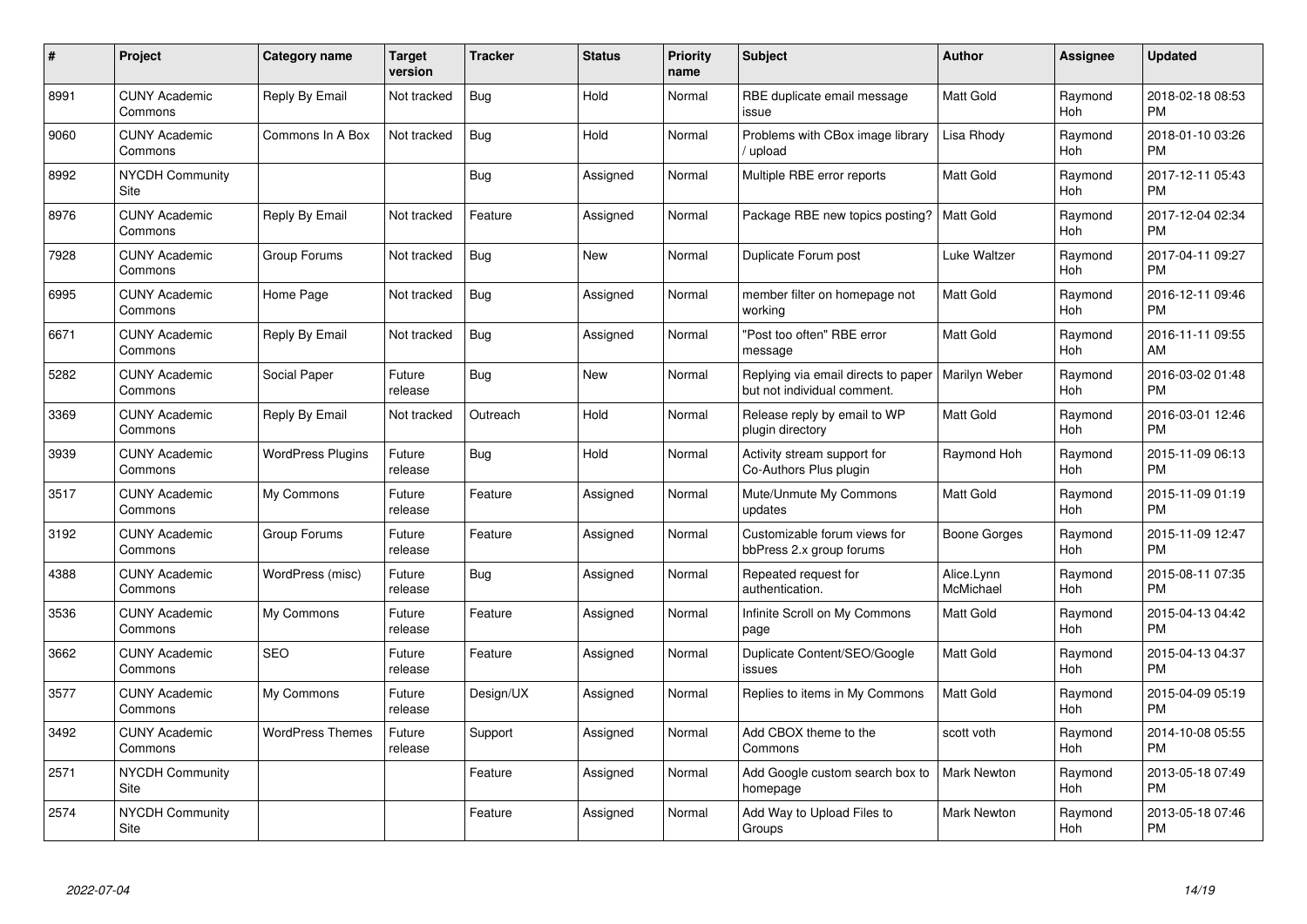| $\#$ | Project                         | <b>Category name</b>     | Target<br>version | <b>Tracker</b> | <b>Status</b>        | Priority<br>name | <b>Subject</b>                                                        | <b>Author</b>           | <b>Assignee</b>     | <b>Updated</b>                |
|------|---------------------------------|--------------------------|-------------------|----------------|----------------------|------------------|-----------------------------------------------------------------------|-------------------------|---------------------|-------------------------------|
| 497  | <b>CUNY Academic</b><br>Commons | <b>WordPress Plugins</b> | Future<br>release | Feature        | Assigned             | Normal           | Drag and Drop Ordering on<br>Gallery Post Plugin                      | <b>Matt Gold</b>        | Ron Rennick         | 2015-11-09 06:18<br><b>PM</b> |
| 5397 | <b>CUNY Academic</b><br>Commons | Social Paper             | Future<br>release | Feature        | <b>New</b>           | Normal           | frustrating to have to<br>enable/disable in SP                        | Marilyn Weber           | Samantha<br>Raddatz | 2016-04-20 03:39<br><b>PM</b> |
| 5298 | <b>CUNY Academic</b><br>Commons |                          | Not tracked       | Publicity      | <b>New</b>           | Normal           | Survey Pop-Up Text                                                    | Samantha Raddatz        | Samantha<br>Raddatz | 2016-03-22 12:27<br><b>PM</b> |
| 5317 | <b>CUNY Academic</b><br>Commons | Group Blogs              | Not tracked       | <b>Bug</b>     | Reporter<br>Feedback | Normal           | Notifications of New Post Didn't<br>Come                              | Luke Waltzer            | Samantha<br>Raddatz | 2016-03-21 10:41<br><b>PM</b> |
| 4986 | <b>CUNY Academic</b><br>Commons | <b>ZenDesk</b>           | Not tracked       | Support        | Assigned             | Normal           | Prepare documentation for<br>Zendesk re web widget                    | Matt Gold               | Samantha<br>Raddatz | 2016-02-25 03:09<br><b>PM</b> |
| 5225 | <b>CUNY Academic</b><br>Commons | Registration             | Future<br>release | Feature        | Assigned             | Normal           | On-boarding Issues                                                    | Luke Waltzer            | Samantha<br>Raddatz | 2016-02-12 02:58<br><b>PM</b> |
| 5183 | <b>CUNY Academic</b><br>Commons | Social Paper             | Future<br>release | Design/UX      | New                  | Normal           | Creating a new paper when<br>viewing an existing paper                | Raffi<br>Khatchadourian | Samantha<br>Raddatz | 2016-02-02 12:09<br><b>PM</b> |
| 1105 | <b>CUNY Academic</b><br>Commons | WordPress (misc)         | Future<br>release | Feature        | Assigned             | Normal           | <b>Rephrase Blog Privacy Options</b>                                  | Matt Gold               | Samantha<br>Raddatz | 2015-11-09 06:19<br><b>PM</b> |
| 481  | <b>CUNY Academic</b><br>Commons | Groups (misc)            | Future<br>release | Feature        | Assigned             | Normal           | ability to archive inactive groups<br>and blogs                       | Michael Mandiberg       | Samantha<br>Raddatz | 2015-11-09 05:56<br><b>PM</b> |
| 653  | <b>CUNY Academic</b><br>Commons | Group Blogs              | Future<br>release | Feature        | Assigned             | Normal           | Redesign Integration of Groups<br>and Blogs                           | Matt Gold               | Samantha<br>Raddatz | 2015-11-09 05:40<br><b>PM</b> |
| 308  | <b>CUNY Academic</b><br>Commons | Registration             | Future<br>release | Feature        | New                  | Normal           | Group recommendations for<br>signup process                           | Boone Gorges            | Samantha<br>Raddatz | 2015-11-09 05:07<br><b>PM</b> |
| 3473 | <b>CUNY Academic</b><br>Commons | User Experience          | Future<br>release | Feature        | Assigned             | Normal           | Commons profile: Add help info<br>about "Positions" replacing "title" | Keith Miyake            | Samantha<br>Raddatz | 2015-11-09 02:28<br><b>PM</b> |
| 4661 | <b>CUNY Academic</b><br>Commons | User Experience          | Future<br>release | Bug            | Assigned             | Normal           | Simplify Events text                                                  | Matt Gold               | Samantha<br>Raddatz | 2015-10-02 09:06<br><b>PM</b> |
| 4622 | <b>CUNY Academic</b><br>Commons | <b>Public Portfolio</b>  | Future<br>release | Design/UX      | New                  | Normal           | <b>Profile Visibility Settings</b>                                    | Samantha Raddatz        | Samantha<br>Raddatz | 2015-09-21 12:18<br><b>PM</b> |
| 4226 | <b>CUNY Academic</b><br>Commons | <b>BuddyPress Docs</b>   | Future<br>release | Design/UX      | <b>New</b>           | Normal           | Add option to connect a Doc with<br>a Group                           | Samantha Raddatz        | Samantha<br>Raddatz | 2015-09-09 04:08<br><b>PM</b> |
| 4404 | <b>CUNY Academic</b><br>Commons | <b>Public Portfolio</b>  | Future<br>release | Design/UX      | Assigned             | Normal           | Change color of permissions info<br>on portfolio editing interface    | Matt Gold               | Samantha<br>Raddatz | 2015-08-11 05:28<br><b>PM</b> |
| 4235 | <b>CUNY Academic</b><br>Commons |                          | Not tracked       | Design/UX      | Assigned             | Normal           | Explore user experience around<br>comments on forum topics vs docs    | <b>Matt Gold</b>        | Samantha<br>Raddatz | 2015-07-21 10:23<br>AM        |
| 4253 | <b>CUNY Academic</b><br>Commons | <b>Public Portfolio</b>  | Future<br>release | Design/UX      | New                  | Normal           | Encourage users to add portfolio<br>content                           | Samantha Raddatz        | Samantha<br>Raddatz | 2015-07-07 11:32<br>AM        |
| 4221 | CUNY Academic<br>Commons        | Group Forums             | Future<br>release | Design/UX      | Assigned             | Normal           | Add 'Number of Posts' display<br>option to Forum page                 | Samantha Raddatz        | Samantha<br>Raddatz | 2015-06-26 02:21<br><b>PM</b> |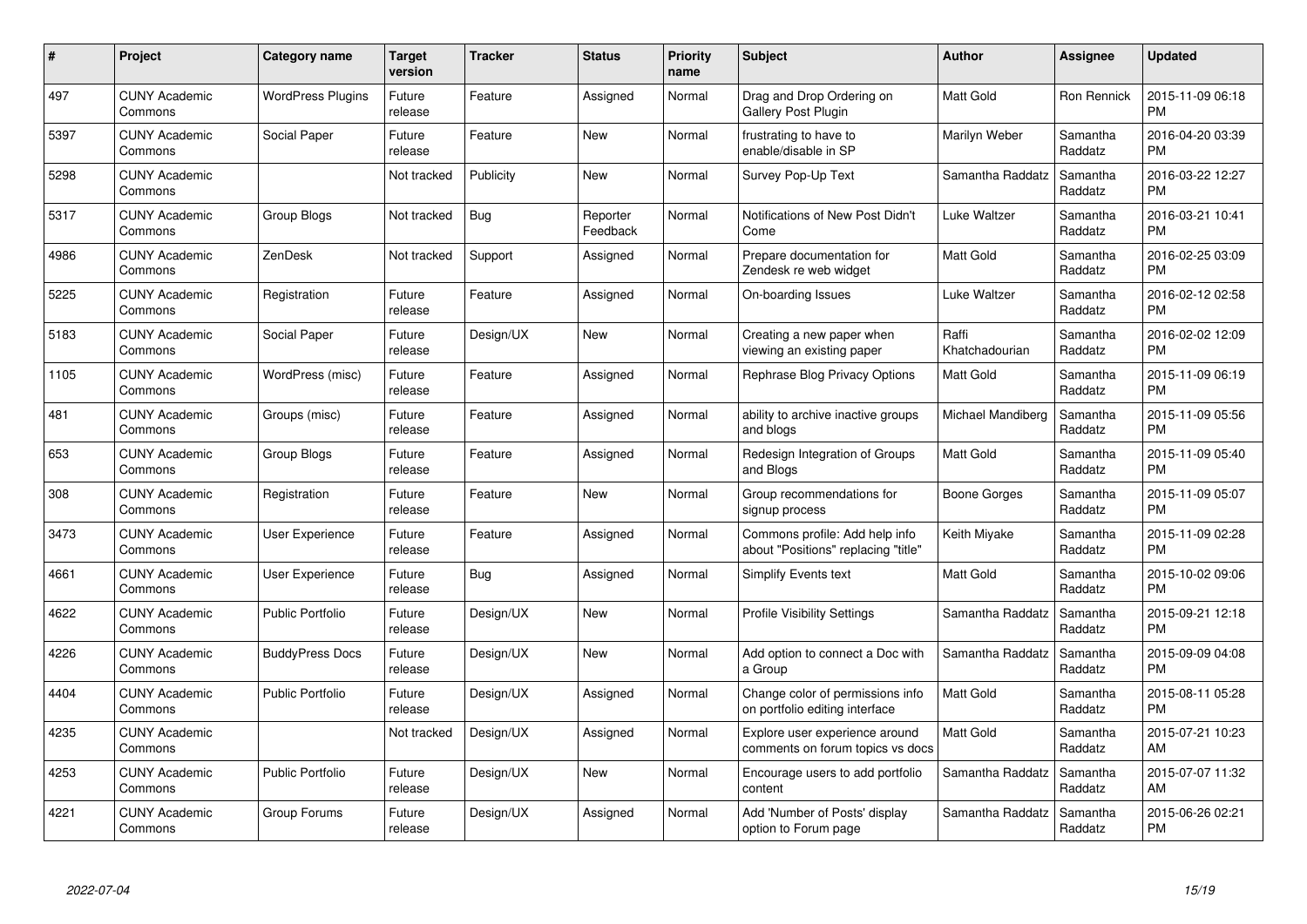| #     | Project                         | Category name               | <b>Target</b><br>version | <b>Tracker</b> | <b>Status</b>        | <b>Priority</b><br>name | <b>Subject</b>                                                                                                                               | Author                        | <b>Assignee</b>     | <b>Updated</b>                |
|-------|---------------------------------|-----------------------------|--------------------------|----------------|----------------------|-------------------------|----------------------------------------------------------------------------------------------------------------------------------------------|-------------------------------|---------------------|-------------------------------|
| 4027  | <b>CUNY Academic</b><br>Commons | Commons In A Box            | Not tracked              | Design/UX      | Assigned             | Normal                  | Usability review of CBOX update<br>procedures                                                                                                | <b>Matt Gold</b>              | Samantha<br>Raddatz | 2015-05-11 06:36<br><b>PM</b> |
| 3458  | <b>CUNY Academic</b><br>Commons | Groups (misc)               | Future<br>release        | Feature        | Assigned             | Normal                  | Filter Members of Group by<br>Campus                                                                                                         | Michael Smith                 | Samantha<br>Raddatz | 2014-09-26 08:32<br><b>PM</b> |
| 10439 | <b>CUNY Academic</b><br>Commons | Design                      | 2.1.0                    | Design/UX      | <b>New</b>           | Normal                  | Create Style Guide for Commons                                                                                                               | Sonja Leix                    | Sara Cannon         | 2022-06-28 01:43<br><b>PM</b> |
| 10580 | <b>CUNY Academic</b><br>Commons | Information<br>Architecture | Future<br>release        | Design/UX      | <b>New</b>           | Normal                  | Primary nav item review                                                                                                                      | <b>Boone Gorges</b>           | Sara Cannon         | 2022-06-28 01:29<br><b>PM</b> |
| 5826  | <b>CUNY Academic</b><br>Commons | <b>WordPress Plugins</b>    | Future<br>release        | Support        | Reporter<br>Feedback | Normal                  | <b>Remove Subscription Options</b><br>plugin from directory                                                                                  | Sarah Morgano                 | Sarah<br>Morgano    | 2016-10-21 04:14<br><b>PM</b> |
| 2612  | <b>CUNY Academic</b><br>Commons |                             | Not tracked              | Publicity      | Assigned             | Normal                  | Pinterest site for the Commons                                                                                                               | local admin                   | Sarah<br>Morgano    | 2016-03-04 11:19<br>AM        |
| 3510  | <b>CUNY Academic</b><br>Commons | Publicity                   | 1.7                      | Publicity      | Assigned             | Normal                  | Post on the News Blog re: 'My<br>Commons'                                                                                                    | Micki Kaufman                 | Sarah<br>Morgano    | 2014-10-15 11:18<br>AM        |
| 3511  | <b>CUNY Academic</b><br>Commons | Publicity                   | 1.7                      | Publicity      | Assigned             | Normal                  | Social media for 1.7                                                                                                                         | Micki Kaufman                 | Sarah<br>Morgano    | 2014-10-14 03:32<br>PM.       |
| 14787 | <b>CUNY Academic</b><br>Commons | <b>Plugin Packages</b>      | Future<br>release        | Feature        | New                  | Normal                  | Creating a "Design" plugin<br>package                                                                                                        | Laurie Hurson                 | scott voth          | 2022-04-27 04:56<br><b>PM</b> |
| 14394 | <b>CUNY Academic</b><br>Commons |                             | Not tracked              | Feature        | <b>New</b>           | Normal                  | Commons News Site - redesign                                                                                                                 | scott voth                    | scott voth          | 2021-09-14 10:46<br>AM        |
| 12247 | <b>CUNY Academic</b><br>Commons | Publicity                   | Not tracked              | Support        | <b>New</b>           | Normal                  | <b>Screenshot of First Commons</b><br>Homepage                                                                                               | scott voth                    | scott voth          | 2020-01-14 12:08<br><b>PM</b> |
| 11883 | <b>CUNY Academic</b><br>Commons | Help/Codex                  | Not tracked              | Support        | <b>New</b>           | Normal                  | Need Embedding Help Page<br>Update (Tableau)                                                                                                 | Anthony Wheeler               | scott voth          | 2019-09-24 08:49<br>AM        |
| 9908  | <b>CUNY Academic</b><br>Commons |                             | Not tracked              | Feature        | New                  | Normal                  | Is it possible to send email<br>updates to users (or an email<br>address not on the list) for only a<br>single page AFTER being<br>prompted? | <b>Michael Shields</b>        | scott voth          | 2018-06-11 01:34<br><b>PM</b> |
| 6115  | <b>CUNY Academic</b><br>Commons | Publicity                   | Not tracked              | Feature        | Assigned             | Normal                  | create digital signage for GC                                                                                                                | <b>Matt Gold</b>              | scott voth          | 2016-10-11 10:09<br><b>PM</b> |
| 636   | <b>CUNY Academic</b><br>Commons | WordPress (misc)            | Not tracked              | Support        | Assigned             | Normal                  | Create Lynda.com-like Table of<br><b>Contents for Prospective Tutorial</b><br><b>Screencasts</b>                                             | <b>Matt Gold</b>              | scott voth          | 2016-02-23 03:12<br><b>PM</b> |
| 3565  | <b>CUNY Academic</b><br>Commons | My Commons                  | Not tracked              | Documentation  | New                  | Normal                  | Load Newest inconsistencies                                                                                                                  | Chris Stein                   | scott voth          | 2015-11-09 01:16<br><b>PM</b> |
| 4222  | <b>CUNY Academic</b><br>Commons | User Experience             | Future<br>release        | Design/UX      | New                  | Normal                  | Add information to 'Delete<br>Account' page                                                                                                  | Samantha Raddatz   scott voth |                     | 2015-06-26 11:35<br>AM        |
| 3524  | <b>CUNY Academic</b><br>Commons | Documentation               | Not tracked              | Documentation  | Assigned             | Normal                  | Post describing all you can do<br>when starting up a new blog/group                                                                          | Matt Gold                     | scott voth          | 2014-10-04 12:56<br><b>PM</b> |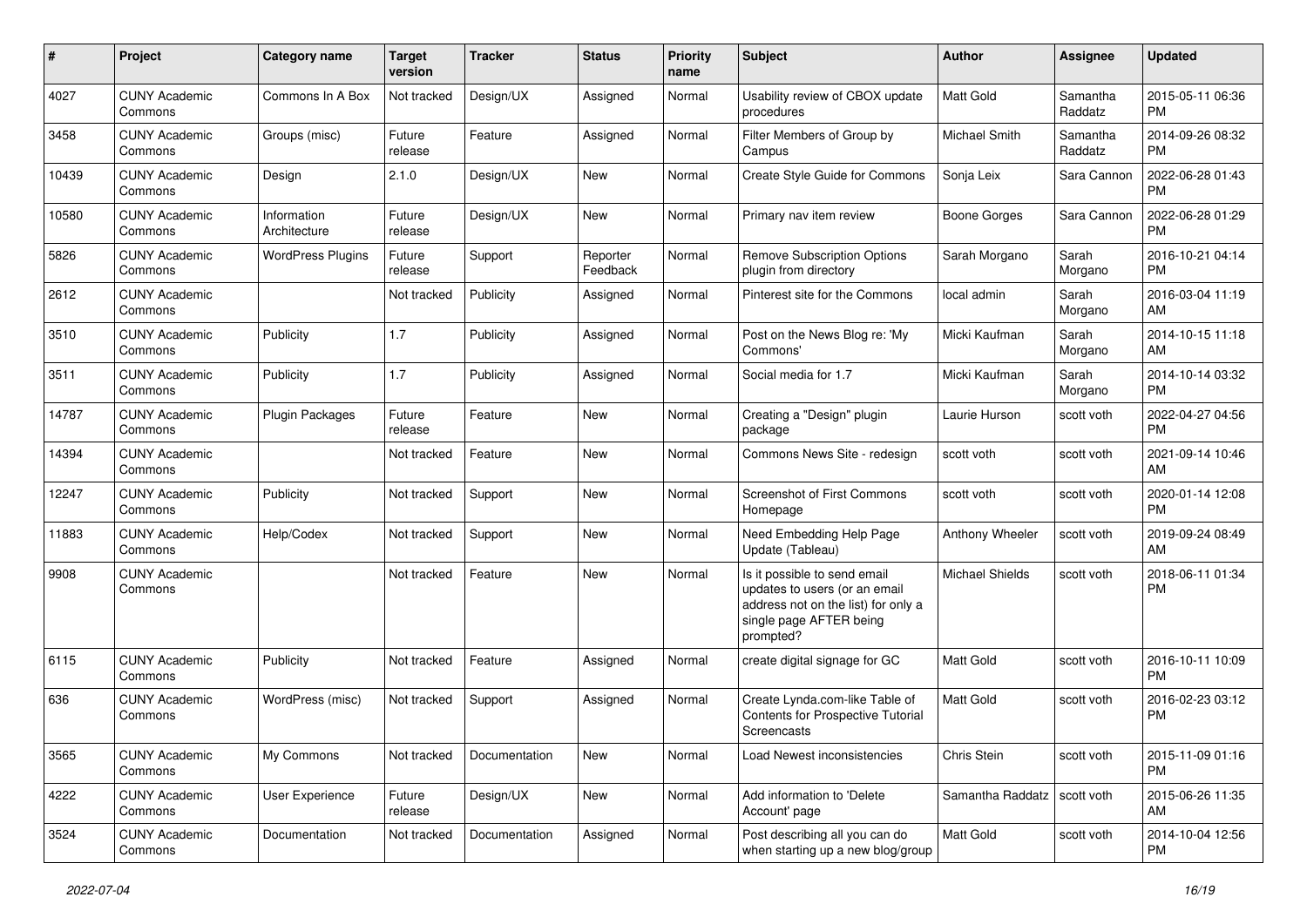| $\pmb{\sharp}$ | Project                         | <b>Category name</b>     | <b>Target</b><br>version | <b>Tracker</b> | <b>Status</b>        | <b>Priority</b><br>name | <b>Subject</b>                                                                                  | <b>Author</b>    | Assignee            | <b>Updated</b>                |
|----------------|---------------------------------|--------------------------|--------------------------|----------------|----------------------|-------------------------|-------------------------------------------------------------------------------------------------|------------------|---------------------|-------------------------------|
| 4070           | <b>CUNY Academic</b><br>Commons | Analytics                | Not tracked              | Support        | Assigned             | Normal                  | Request for JITP site analytics                                                                 | <b>Matt Gold</b> | Seth Persons        | 2016-02-23 03:09<br>PM        |
| 11789          | <b>CUNY Academic</b><br>Commons | Courses                  | Future<br>release        | Feature        | <b>New</b>           | Normal                  | Ability to remove item from<br>Courses list                                                     | Laurie Hurson    | Sonja Leix          | 2019-09-24 12:28<br><b>PM</b> |
| 11834          | <b>CUNY Academic</b><br>Commons | Group Files              | Future<br>release        | Feature        | New                  | Normal                  | Improved tools for managing<br>group file folders                                               | Boone Gorges     | Sonja Leix          | 2019-09-06 03:55<br><b>PM</b> |
| 4635           | <b>CUNY Academic</b><br>Commons | Authentication           | Future<br>release        | Feature        | New                  | Normal                  | Allow non-WP authentication                                                                     | Boone Gorges     | Sonja Leix          | 2019-03-01 02:05<br><b>PM</b> |
| 9643           | <b>CUNY Academic</b><br>Commons | Publicity                | Not tracked              | Feature        | <b>New</b>           | Normal                  | Create a page on the Commons<br>for logos etc.                                                  | Stephen Real     | Stephen Real        | 2018-04-24 10:53<br>AM        |
| 8440           | <b>CUNY Academic</b><br>Commons | Onboarding               | Not tracked              | Bug            | New                  | Normal                  | Create Test Email Accounts for<br><b>Onboarding Project</b>                                     | Stephen Real     | Stephen Real        | 2017-08-01 09:49<br><b>PM</b> |
| 5316           | <b>CUNY Academic</b><br>Commons | <b>User Experience</b>   | Future<br>release        | Feature        | Assigned             | Normal                  | Prompt user email address<br>updates                                                            | <b>Matt Gold</b> | Stephen Real        | 2016-12-21 03:30<br><b>PM</b> |
| 6665           | <b>CUNY Academic</b><br>Commons |                          | Not tracked              | Publicity      | <b>New</b>           | Normal                  | Dead Link in 1.10 announcement<br>post                                                          | Paige Dupont     | Stephen Real        | 2016-12-01 03:11<br><b>PM</b> |
| 6426           | <b>CUNY Academic</b><br>Commons | Spam/Spam<br>Prevention  | Future<br>release        | Feature        | Assigned             | Normal                  | Force captcha on all comments?                                                                  | Matt Gold        | <b>Tahir Butt</b>   | 2016-10-24 02:06<br><b>PM</b> |
| 3090           | <b>CUNY Academic</b><br>Commons | Twitter page             | Future<br>release        | Feature        | Assigned             | Normal                  | Prevent Retweets from showing<br>up on Commons twitter page                                     | Matt Gold        | <b>Tahir Butt</b>   | 2016-10-24 11:31<br><b>AM</b> |
| 5581           | <b>CUNY Academic</b><br>Commons | Analytics                | Future<br>release        | Feature        | Assigned             | Normal                  | Explore alternatives to Google<br>Analytics                                                     | Matt Gold        | Valerie<br>Townsend | 2020-04-17 03:12<br><b>PM</b> |
| 5679           | <b>CUNY Academic</b><br>Commons | Analytics                | Not tracked              | Feature        | <b>New</b>           | Normal                  | Logged In Users for GA                                                                          | Valerie Townsend | Valerie<br>Townsend | 2016-06-11 09:49<br>AM        |
| 13912          | <b>CUNY Academic</b><br>Commons |                          | Not tracked              | Feature        | Hold                 | Low                     | posting "missed schedule"                                                                       | Marilyn Weber    |                     | 2021-02-23 10:46<br><b>AM</b> |
| 6356           | <b>CUNY Academic</b><br>Commons | <b>WordPress Plugins</b> | Future<br>release        | Bug            | Reporter<br>Feedback | Low                     | Should Subscribe2 be<br>deprecated?                                                             | Luke Waltzer     |                     | 2017-03-20 12:20<br><b>PM</b> |
| 2576           | <b>NYCDH Community</b><br>Site  |                          |                          | <b>Bug</b>     | Hold                 | Low                     | <b>Test Next Button in Javascript</b><br><b>Tutorial Under Activities</b>                       | Mark Newton      | Alex Gil            | 2013-05-18 02:55<br><b>PM</b> |
| 2577           | <b>NYCDH Community</b><br>Site  |                          |                          | Feature        | Assigned             | Low                     | Investigate Potential to Add Links<br>to the Forum                                              | Mark Newton      | Alex Gil            | 2013-05-16 09:40<br><b>PM</b> |
| 3615           | <b>CUNY Academic</b><br>Commons | Redmine                  | Not tracked              | Feature        | New                  | Low                     | Create Redmine issues via email                                                                 | Dominic Giglio   | Boone<br>Gorges     | 2017-11-16 11:36<br>AM.       |
| 8675           | <b>CUNY Academic</b><br>Commons | User Onboarding          | Future<br>release        | Bug            | Reporter<br>Feedback | Low                     | Add new User search screen calls<br>for the input of email address but<br>doesn't work with one | Paul Hebert      | Boone<br>Gorges     | 2017-10-11 11:17<br>AM        |
| 6389           | <b>CUNY Academic</b><br>Commons | <b>BuddyPress Docs</b>   | Future<br>release        | Feature        | <b>New</b>           | Low                     | Make Discussion Area Visible<br>When Editing a Doc                                              | Luke Waltzer     | Boone<br>Gorges     | 2016-10-21 04:16<br>PM.       |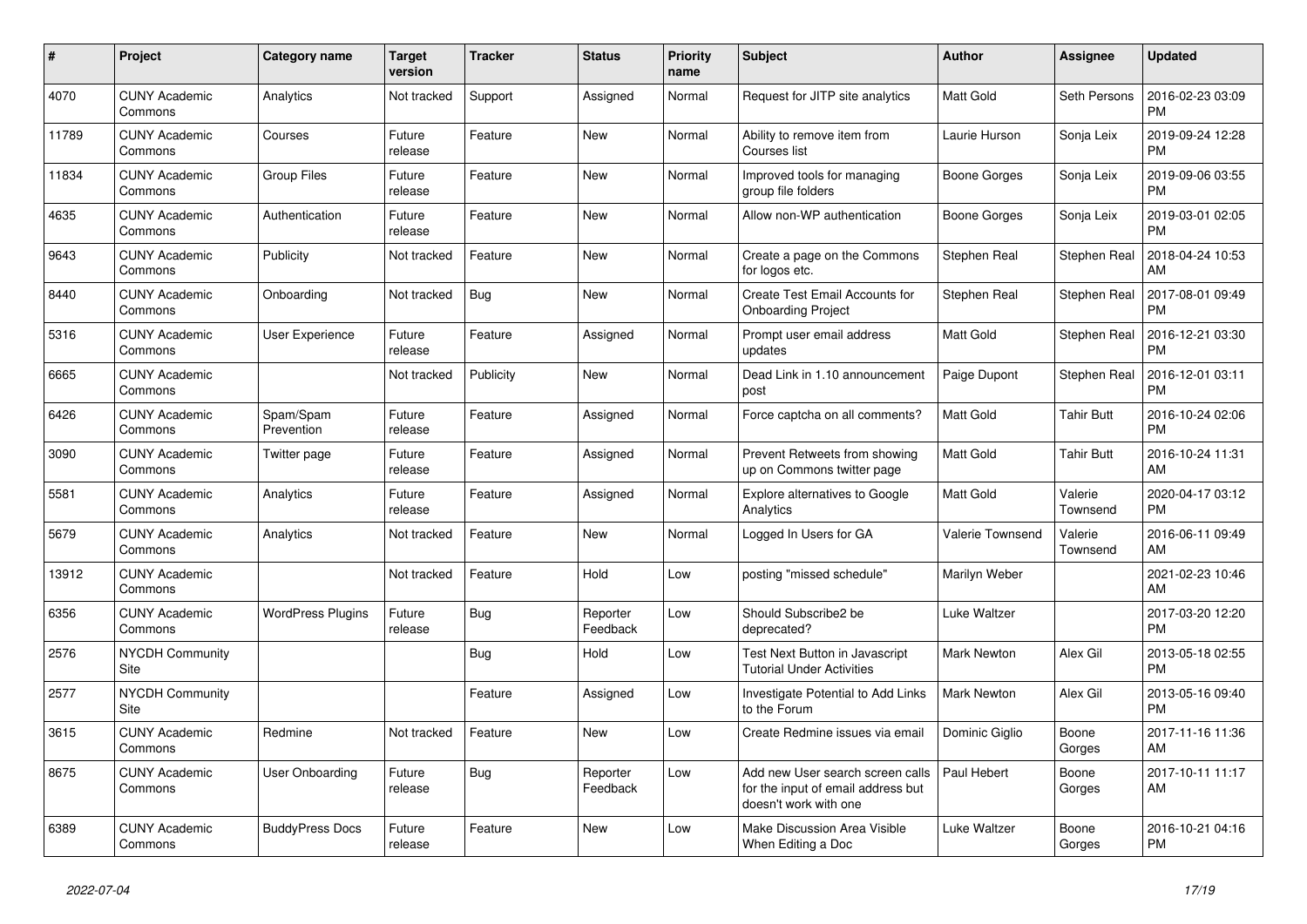| $\#$ | Project                         | <b>Category name</b>     | <b>Target</b><br>version | <b>Tracker</b> | <b>Status</b> | <b>Priority</b><br>name | <b>Subject</b>                                                                | <b>Author</b>           | Assignee          | <b>Updated</b>                |
|------|---------------------------------|--------------------------|--------------------------|----------------|---------------|-------------------------|-------------------------------------------------------------------------------|-------------------------|-------------------|-------------------------------|
| 1417 | <b>CUNY Academic</b><br>Commons | <b>BuddyPress Docs</b>   | Future<br>release        | Feature        | Assigned      | Low                     | <b>Bulk actions for BuddyPress Docs</b>                                       | <b>Boone Gorges</b>     | Boone<br>Gorges   | 2016-10-17 10:41<br><b>PM</b> |
| 5052 | <b>CUNY Academic</b><br>Commons | Social Paper             | Future<br>release        | Feature        | <b>New</b>    | Low                     | Sentence by sentence or line by<br>line comments (SP suggestion #3)           | Marilyn Weber           | Boone<br>Gorges   | 2016-02-11 10:24<br><b>PM</b> |
| 1167 | <b>CUNY Academic</b><br>Commons | <b>Email Invitations</b> | Future<br>release        | Feature        | New           | Low                     | Allow email invitations to be resent                                          | Boone Gorges            | Boone<br>Gorges   | 2015-11-12 12:53<br>AM        |
| 2610 | <b>CUNY Academic</b><br>Commons | Group Invitations        | Future<br>release        | Feature        | Assigned      | Low                     | Request: Custom invitation<br>message to group invites                        | local admin             | Boone<br>Gorges   | 2015-11-09 06:13<br><b>PM</b> |
| 2325 | <b>CUNY Academic</b><br>Commons | BuddyPress (misc)        | Future<br>release        | Feature        | Assigned      | Low                     | Profile should have separate fields<br>for first/last names                   | local admin             | Boone<br>Gorges   | 2015-11-09 06:09<br><b>PM</b> |
| 2013 | <b>CUNY Academic</b><br>Commons | <b>Public Portfolio</b>  | Future<br>release        | Feature        | Assigned      | Low                     | Have Profile Privacy Options show   Matt Gold<br>up only for filled-in fields |                         | Boone<br>Gorges   | 2015-11-09 06:09<br><b>PM</b> |
| 1165 | <b>CUNY Academic</b><br>Commons | <b>Email Invitations</b> | Future<br>release        | Feature        | Assigned      | Low                     | Allow saved lists of invitees under<br><b>Send Invites</b>                    | <b>Boone Gorges</b>     | Boone<br>Gorges   | 2015-11-09 06:03<br><b>PM</b> |
| 1166 | <b>CUNY Academic</b><br>Commons | <b>Email Invitations</b> | Future<br>release        | Feature        | New           | Low                     | Better organizational tools for Sent<br>Invites                               | Boone Gorges            | Boone<br>Gorges   | 2015-11-09 06:02<br><b>PM</b> |
| 519  | <b>CUNY Academic</b><br>Commons | <b>BuddyPress Docs</b>   | Future<br>release        | Feature        | Assigned      | Low                     | TOC for individual docs - for new<br>BP "wiki-like" plugin                    | scott voth              | Boone<br>Gorges   | 2015-11-09 05:54<br><b>PM</b> |
| 1562 | <b>CUNY Academic</b><br>Commons | <b>WordPress Plugins</b> | Future<br>release        | Feature        | Assigned      | Low                     | Play with NYT Collaborative<br><b>Authoring Tool</b>                          | <b>Matt Gold</b>        | Boone<br>Gorges   | 2015-01-05 08:47<br><b>PM</b> |
| 2223 | <b>CUNY Academic</b><br>Commons | <b>WordPress Plugins</b> | Future<br>release        | Feature        | Assigned      | Low                     | Add Participad to the CUNY<br><b>Academic Commons</b>                         | Matt Gold               | Boone<br>Gorges   | 2014-09-17 10:03<br><b>PM</b> |
| 3080 | <b>CUNY Academic</b><br>Commons | <b>Group Files</b>       | Future<br>release        | Feature        | Assigned      | Low                     | Create a system to keep track of<br>file changes                              | <b>Matt Gold</b>        | Boone<br>Gorges   | 2014-02-26 10:04<br><b>PM</b> |
| 3048 | <b>CUNY Academic</b><br>Commons | Public Portfolio         | Future<br>release        | Feature        | New           | Low                     | Images for rich text profile fields                                           | Boone Gorges            | Boone<br>Gorges   | 2014-02-19 12:56<br><b>PM</b> |
| 2618 | <b>NYCDH Community</b><br>Site  |                          |                          | <b>Bug</b>     | Assigned      | Low                     | Mark blogs as spam when created<br>by users marked as spam                    | l Matt Gold             | Boone<br>Gorges   | 2013-06-09 11:38<br><b>PM</b> |
| 58   | <b>CUNY Academic</b><br>Commons | BuddyPress (misc)        | Future<br>release        | Feature        | Assigned      | Low                     | Make member search sortable by<br>last name                                   | Roberta Brody           | Boone<br>Gorges   | 2010-08-26 02:38<br><b>PM</b> |
| 3354 | <b>CUNY Academic</b><br>Commons | <b>Group Files</b>       | Future<br>release        | Feature        | Assigned      | Low                     | Allow Group Download of Multiple<br><b>Selected Files</b>                     | <b>Matt Gold</b>        | Chris Stein       | 2014-08-01 08:50<br>AM        |
| 1983 | <b>CUNY Academic</b><br>Commons | Home Page                | Future<br>release        | Feature        | Assigned      | Low                     | Media Library integration with<br><b>Featured Content plugin</b>              | Boone Gorges            | Dominic<br>Giglio | 2014-03-17 10:34<br>AM        |
| 940  | <b>CUNY Academic</b><br>Commons | Redmine                  | Future<br>release        | Feature        | Assigned      | Low                     | Communication with users after<br>releases                                    | <b>Matt Gold</b>        | Dominic<br>Giglio | 2012-09-09 04:36<br><b>PM</b> |
| 8498 | <b>CUNY Academic</b><br>Commons | <b>WordPress Plugins</b> | Future<br>release        | Feature        | <b>New</b>    | Low                     | <b>Gravity Forms Email Users</b>                                              | Raffi<br>Khatchadourian | Matt Gold         | 2017-10-13 12:58<br>PM        |